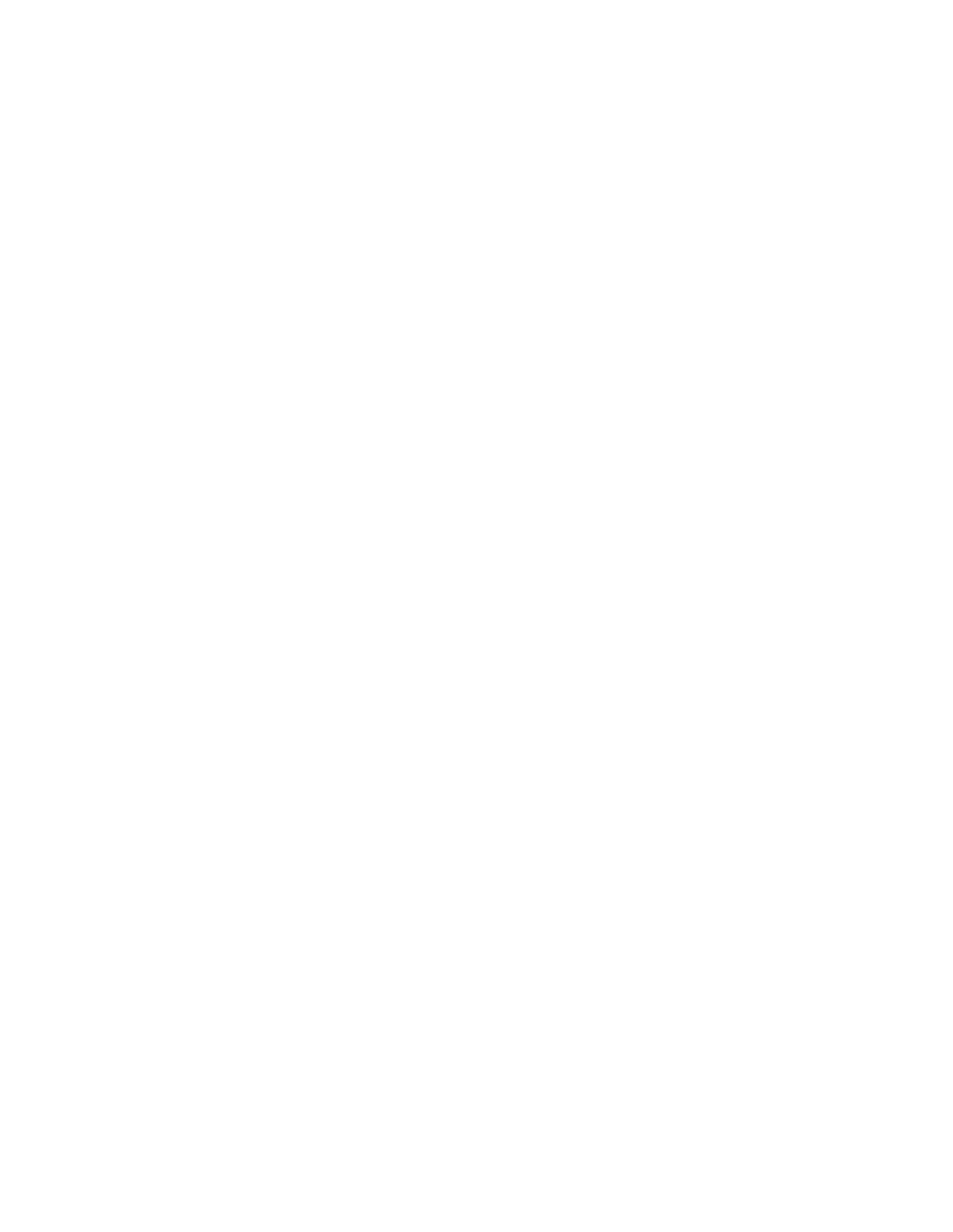## **Table of Contents**

| <b>CHAPTER 1 WASHINGTON STATE-REGISTERED DOMESTIC PARTNERSHIPS 2</b> |  |  |  |
|----------------------------------------------------------------------|--|--|--|
|                                                                      |  |  |  |
|                                                                      |  |  |  |
|                                                                      |  |  |  |
| Do you need an attorney to make these kinds of agreements? 4         |  |  |  |
|                                                                      |  |  |  |
|                                                                      |  |  |  |
|                                                                      |  |  |  |
|                                                                      |  |  |  |
|                                                                      |  |  |  |
| Are there residency requirements for filing a dissolution action?6   |  |  |  |
|                                                                      |  |  |  |
|                                                                      |  |  |  |
|                                                                      |  |  |  |
|                                                                      |  |  |  |
| Can partners legally change their names during a dissolution? 8      |  |  |  |
|                                                                      |  |  |  |
|                                                                      |  |  |  |
|                                                                      |  |  |  |
| CHAPTER 4 PROPERTY RIGHTS-DIVIDING ASSETS AND DEBT9                  |  |  |  |
|                                                                      |  |  |  |
|                                                                      |  |  |  |
|                                                                      |  |  |  |
|                                                                      |  |  |  |
|                                                                      |  |  |  |
|                                                                      |  |  |  |
|                                                                      |  |  |  |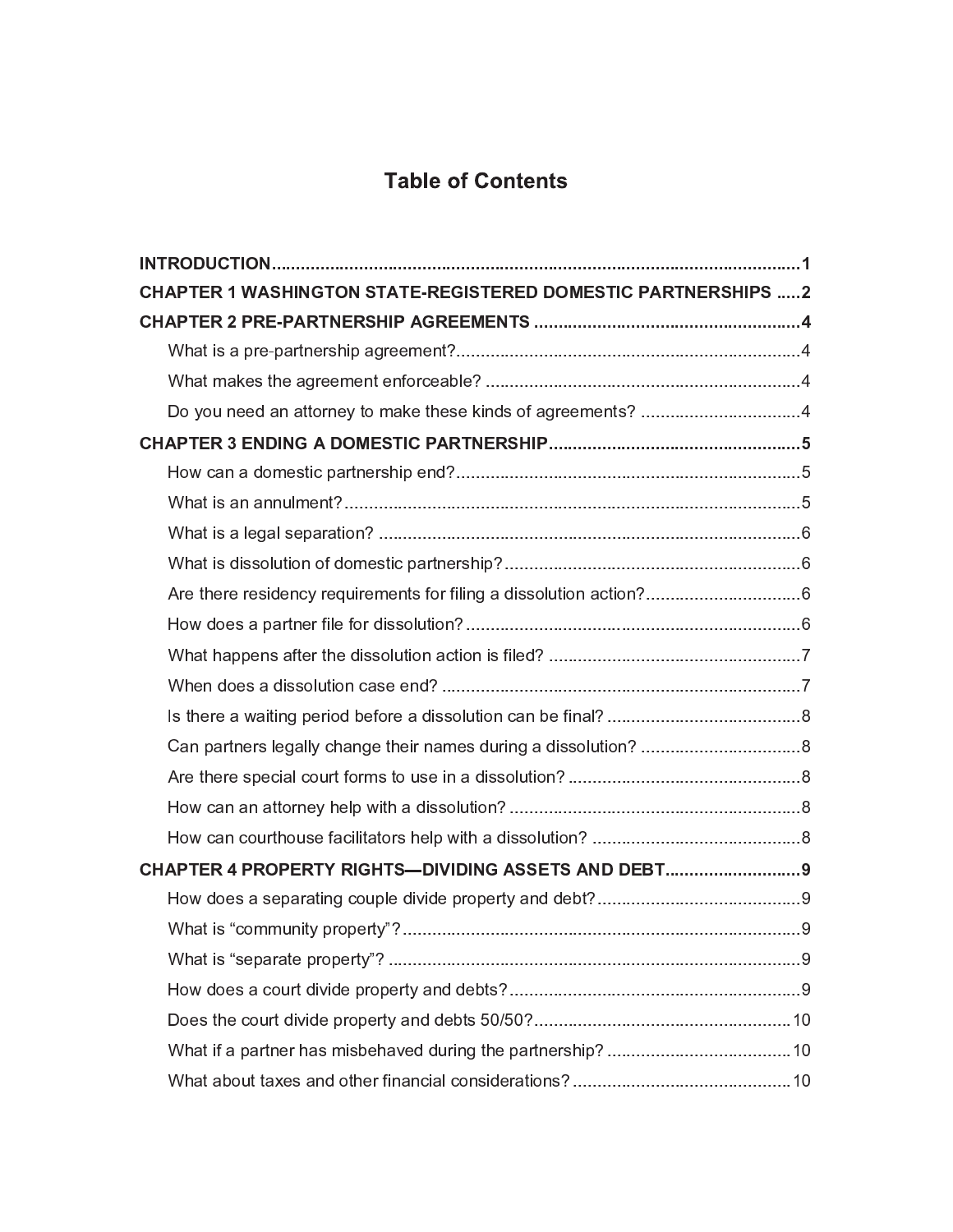| What can parents do about the effects of dissolution and conflict on children?12 |  |  |  |
|----------------------------------------------------------------------------------|--|--|--|
|                                                                                  |  |  |  |
| <b>CHAPTER 8 SHARED PARENTING FOR PARENTS DISSOLVING THEIR</b>                   |  |  |  |
|                                                                                  |  |  |  |
|                                                                                  |  |  |  |
|                                                                                  |  |  |  |
|                                                                                  |  |  |  |
|                                                                                  |  |  |  |
|                                                                                  |  |  |  |
| What if there is disagreement about how to follow a parenting plan?16            |  |  |  |
|                                                                                  |  |  |  |
|                                                                                  |  |  |  |
|                                                                                  |  |  |  |
|                                                                                  |  |  |  |
|                                                                                  |  |  |  |
|                                                                                  |  |  |  |
|                                                                                  |  |  |  |
|                                                                                  |  |  |  |
|                                                                                  |  |  |  |
|                                                                                  |  |  |  |
|                                                                                  |  |  |  |
|                                                                                  |  |  |  |
|                                                                                  |  |  |  |
|                                                                                  |  |  |  |
|                                                                                  |  |  |  |
|                                                                                  |  |  |  |
|                                                                                  |  |  |  |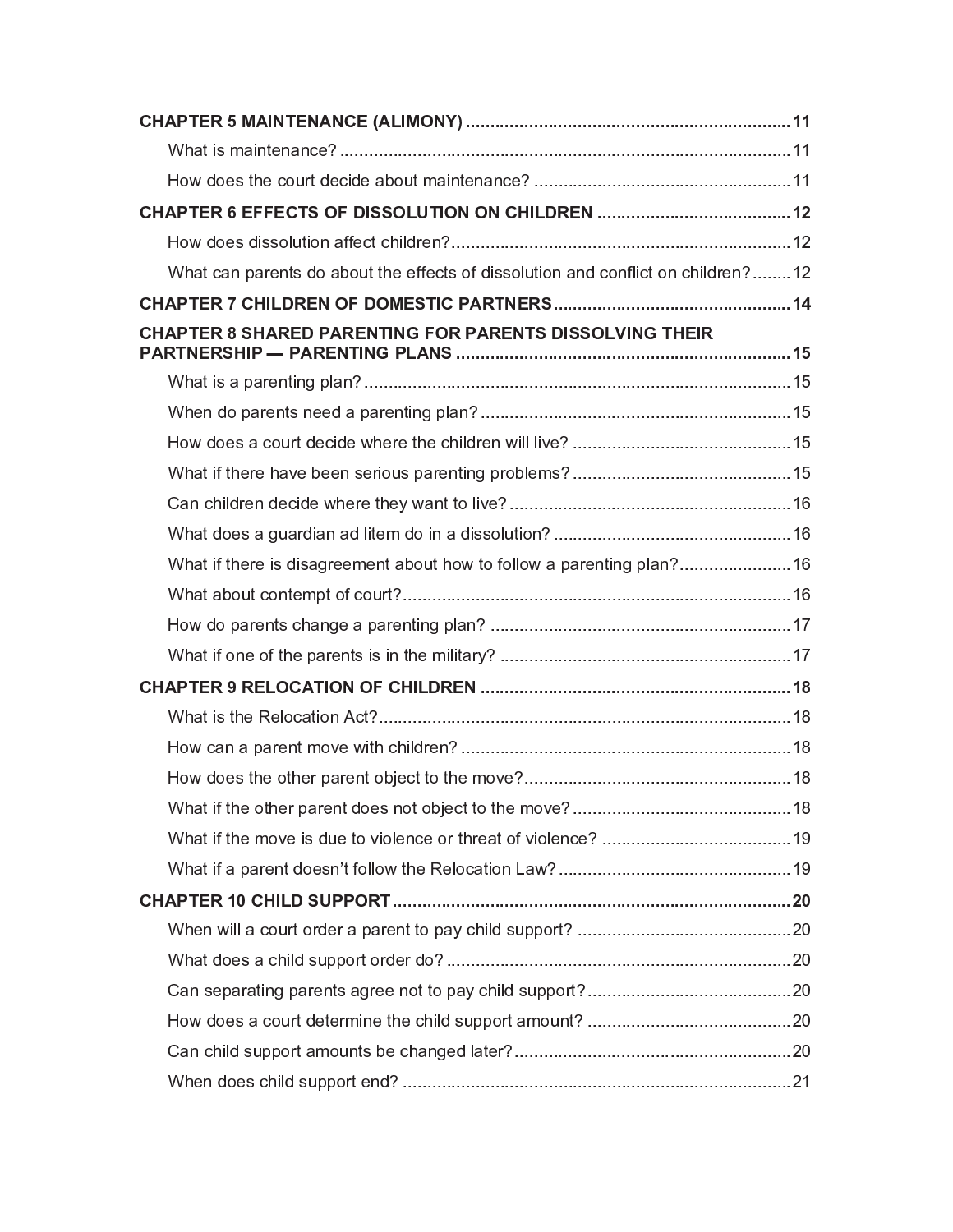| How can I protect myself and/or my children from domestic violence? 22 |  |
|------------------------------------------------------------------------|--|
|                                                                        |  |
|                                                                        |  |
|                                                                        |  |
|                                                                        |  |
|                                                                        |  |
|                                                                        |  |
|                                                                        |  |
|                                                                        |  |
|                                                                        |  |
|                                                                        |  |
|                                                                        |  |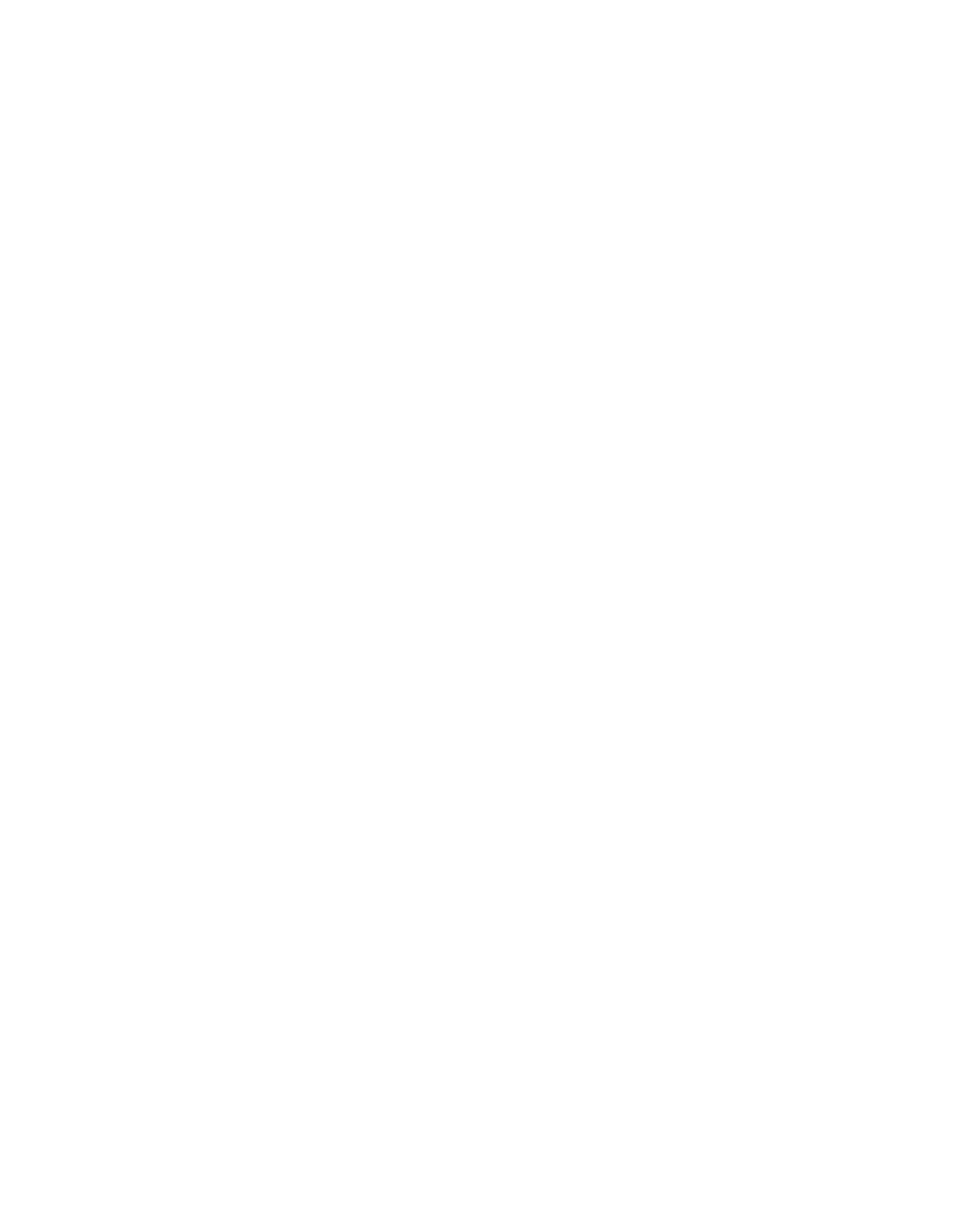## **INTRODUCTION**

This handbook has been developed to help you understand family law in Washington State. While starting or ending a domestic partnership may be very personal to individuals, there are laws that govern domestic partnerships. The Legislature directed the Washington State Administrative Office of the Courts to create this handbook for distribution to individuals seeking to terminate their domestic partnership or responding to a dissolution action. The Secretary of State's Office also distributes information about domestic partnerships to individuals entering into a state-registered domestic partnership. The handbook may help you understand the rights and responsibilities partners have to each other and any children during their partnership and after it is dissolved.

Throughout this handbook, you will find answers to questions often asked about domestic partnership, dissolution, moving with children, parentage, court orders, domestic violence, child abuse and neglect, as well as the effects on children from separation of their parents. While this publication is not designed to provide legal advice, it will provide general information about the partnership contract, applicable laws about property and debts, and laws about dissolution of partnerships in Washington State. This handbook is not intended to take the place of an attorney, who can explain laws and give advice for a specific situation. It is always a good idea to consult with an attorney about your rights and responsibilities regarding any legal issue, including legal implications of domestic partnerships.

It is important to remember that this handbook discusses only family law in Washington. Different laws may apply in other states. An attorney can fully explain your rights and responsibilities and how they can be affected by situations such as having lived in another state.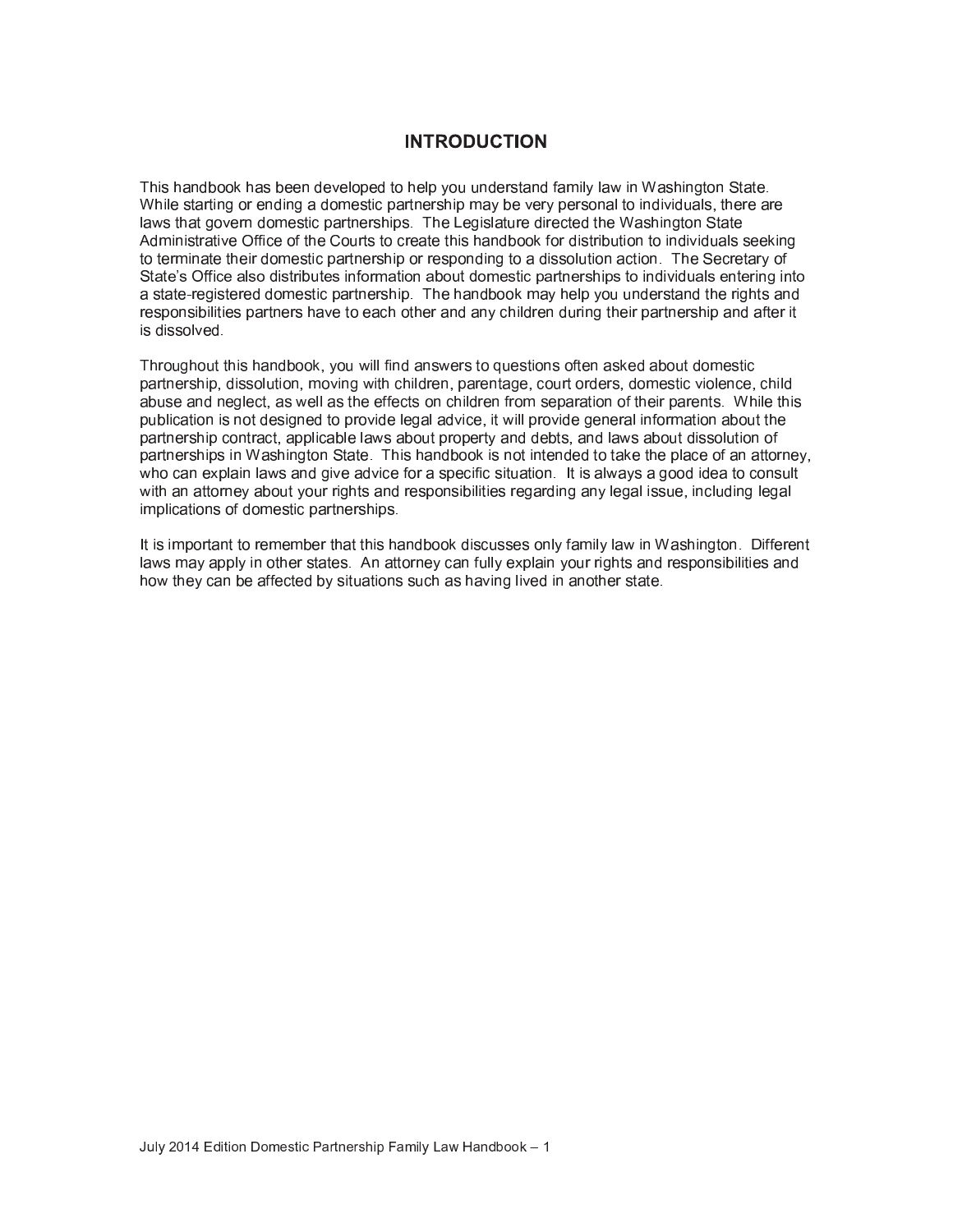## **CHAPTER 1 WASHINGTON STATE-REGISTERED DOMESTIC PARTNERSHIPS**



The laws that govern domestic partnerships are found primarily in Chapter 26.60 of the Revised Code of Washington (RCW). You can find a copy of those laws at the Washington Legislature's Web site at www.leg.wa.gov Throughout this handbook, the terms "domestic partnership" and "partnership" mean "state-registered domestic partnership," and the terms "domestic partner" and "partner" mean "state-registered domestic partner." (RCW 26.60.020 & 26.60.025.) Under Washington law, domestic partnership is a civil contract between two adults who meet statutory requirements.

Those requirements are: 1) both persons share a common residence; 2) both persons are at least eighteen years old and at least one person is sixty-two years of age or older; 3) neither person is married to someone other than the party to the domestic partnership and neither person is in a domestic partnership with another person; 4) both persons are capable of consenting to the domestic partnership; 5) the persons are not nearer of kin to each other than second cousins, whether of the whole or half blood computing by the rules of civil law; and 6) neither person is a sibling, child, grandchild, aunt, uncle, niece, or nephew to the other person. The gender of either person is immaterial.

Individuals who want to enter into a domestic partnership must file a "Declaration of State" Registered Domestic Partnership" with the Secretary of State and pay a filing fee. Chapter 26.09 RCW governs domestic partnerships that do not meet the legal requirements and that are not valid at all (void) and domestic partnerships that may be voidable. If you have any doubts about meeting legal requirements for entering into a domestic partnership in Washington, you should consult an attorney. For more information about the filing process, visit the Secretary of State Web site at http://www.sos.wa.gov/corps/domesticpartnerships/.

Because domestic partnership law is relatively new and evolving, it is very important to know all you can about the legal implications about entering or leaving a domestic partnership. Only a lawyer can give you legal advice about your rights and responsibilities to your partner, children of the partnership, and others.

The fact that a person is in a domestic partnership can affect many aspects of life, such as insurance coverage, property ownership, responsibility for debt, inheritance, decisions about one's personal health care, disposal of his or her remains, and rights about that person's children. When you enter a domestic partnership, you may need to make changes to insurance policies. your will, financial accounts, benefits (like retirement), or other arrangements you have regarding your living situation, business, or finances. Sometimes changes to such arrangements become effective just by filing a valid domestic partnership declaration. You should make sure you know whether you need to inform your bank, government agencies, landlord, employer, health care provider, or others about your partnership so that they can make any necessary changes to agreements or records. Sometimes one or both partners choose to change their last name. This is a social or cultural custom, not a legal requirement. If a name change is made, however, you should be aware that you may need to provide proof of your partnership for financial institutions or government agencies to change their records. The Social Security Administration will require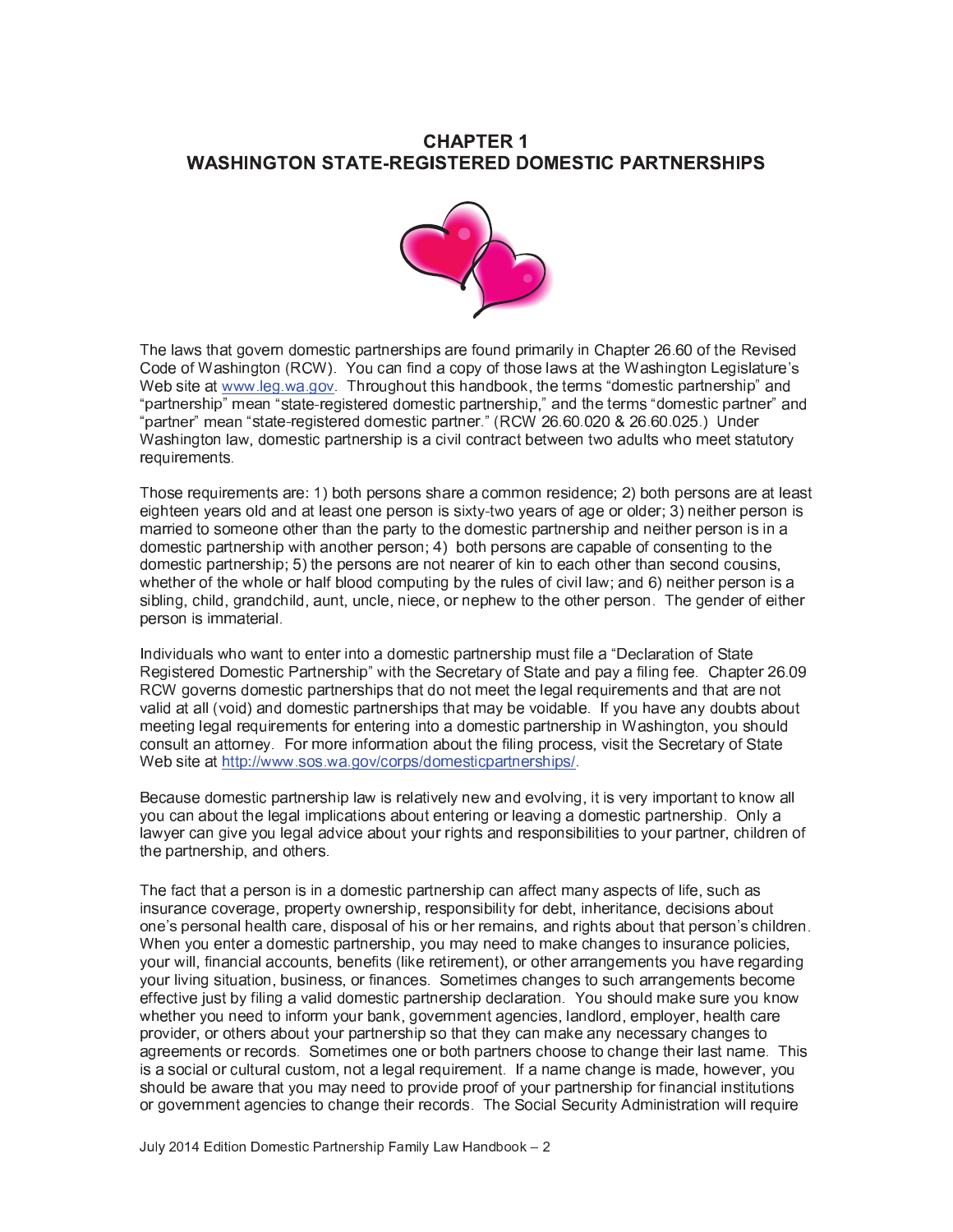that a domestic partner get a court-ordered name change to change the Social Security records to the new name.

Federal laws may affect the rights and responsibilities of domestic partners. Those laws may differ significantly from our state laws. To make sure you fully understand all of your rights and responsibilities under both state and federal laws, you should consult an attorney with experience in domestic partnership law.

If you or your prospective partner have children from a previous relationship, plan to have children together, own a business or other property, have debt, or have unresolved legal responsibilities, getting legal advice can be very important. You may also want to discuss with an attorney how Washington domestic partnership law affects you if you are in a registered domestic partnership in another state. An attorney will give you important information about your rights and responsibilities.

New changes to domestic partnership and marriage laws can affect you. These new laws became effective December 6, 2012, as a result of passage of Referendum 74. Referendum 74 made valid, by a vote of the people, the provisions that the Legislature passed in ESSB 6239. Some of those changes include these provisions:

- If you are in a domestic partnership and neither one of you is 62 years or older as of June 30, 2014, and no proceedings for a legal separation, declaration of invalidity, or legal separation are pending, on that date your domestic partnership will have been merged into marriage. If you don't want to remain married, one of you must file a petition for dissolution of marriage in superior court.
- If you are in a domestic partnership and one or both of you is 62 years or older as of June 30, 2014, your partnership will not have been automatically merged into marriage. If you want to be married, you will need to get a marriage license and proceed with the marriage
- If you are in a domestic partnership and dissolution, invalidity, or separation proceedings are pending (not yet finalized) as of June 30, 2014, and a decree is entered after June 30, 2014, your partnership will be dissolved (ended) as of the date of the decree, and your partnership will not have been merged into marriage.
- If, as of June 30, 2014, you have proceedings pending for dissolution, annulment, or legal separation, and the proceedings are later finalized without obtaining a decree (final order granting the reguested relief), the domestic partnership will be merged into marriage, with the date of marriage corresponding to the date the domestic partnership was created. This situation can occur if the proceedings are dismissed voluntarily, or because of want of prosecution of the proceedings (dismissal because of no action being taken in the case for one year or longer). Should this occur, you would need to start a new proceeding in superior court to dissolve your marriage, if you no longer wish to be married.
- If you and your partner entered a legal union in another state or country that is not a marriage (such as a civil union or a domestic partnership), you should consult a lawver about how your relationship may be treated in under Washington law. The rules regarding such relationships can be complicated and have not vet been interpreted by courts. Washington law provides that if a couple has entered a legal union in another state or country that is "substantially equivalent" to a Washington domestic partnership, it will be recognized as a domestic partnership in Washington. For example, if a couple in which at least one partner is 62 or older has entered a civil union in another state that is substantially the same as a Washington domestic partnership, the civil union would be recognized as a domestic partnership under Washington law.

The new laws about domestic partnerships and marriage are complex and can have lasting consequences. There may be situations not discussed above that may affect your rights and responsibilities. A knowledgeable attorney can provide important information and advice.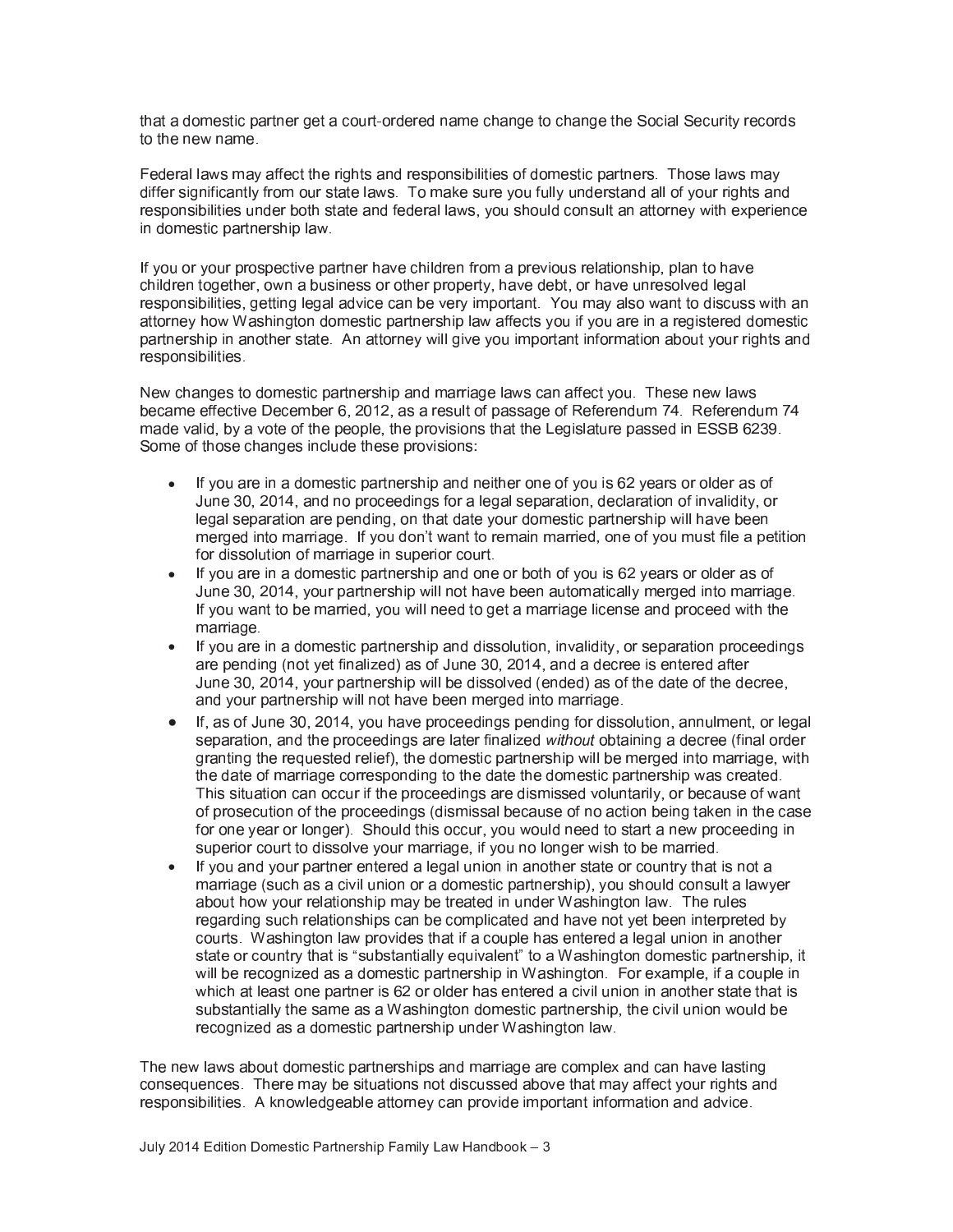## **CHAPTER 2 PRE-PARTNERSHIP AGREEMENTS**



#### What is a pre-partnership agreement?

A prenuptial agreement is a contract entered into by two people before their marriage. Similarly, persons entering a domestic partnership may want to enter an agreement to decide how their property will be divided if they terminate their partnership, get a legal separation or an annulment, or when one of them dies. For the purposes of this handbook, we will refer to these agreements as pre-partnership agreements if they are executed before the domestic partnership is established, and post-partnership agreements if they are executed after. You should see a lawyer about what kind of agreement and what terms of the agreement are best for you.

#### What makes the agreement enforceable?

In general, a pre- or post-partnership agreement is more likely to be enforced by a court if the contract is fair and if both partners are honest and clear about their finances, including salary, other income, possessions and property, and debts. Sometimes a couple will not follow the agreement while they are in the partnership or forget its terms when they acquire new assets or liabilities. Either of these circumstances could affect how a court might rule on the enforceability of the agreement.

#### Do you need an attorney to make these kinds of agreements?

Pre-and post-partnership agreements are very complicated and are often not enforced by a court if they are not carefully written. Attorneys can help make sure an agreement will be enforced. It is a good idea for both of you to have independent legal advice (that means different attorneys for you and your prospective partner) for help drafting such a contract. You should allow plenty of time to consult with an attorney for advice and to think about the agreement before you sign it.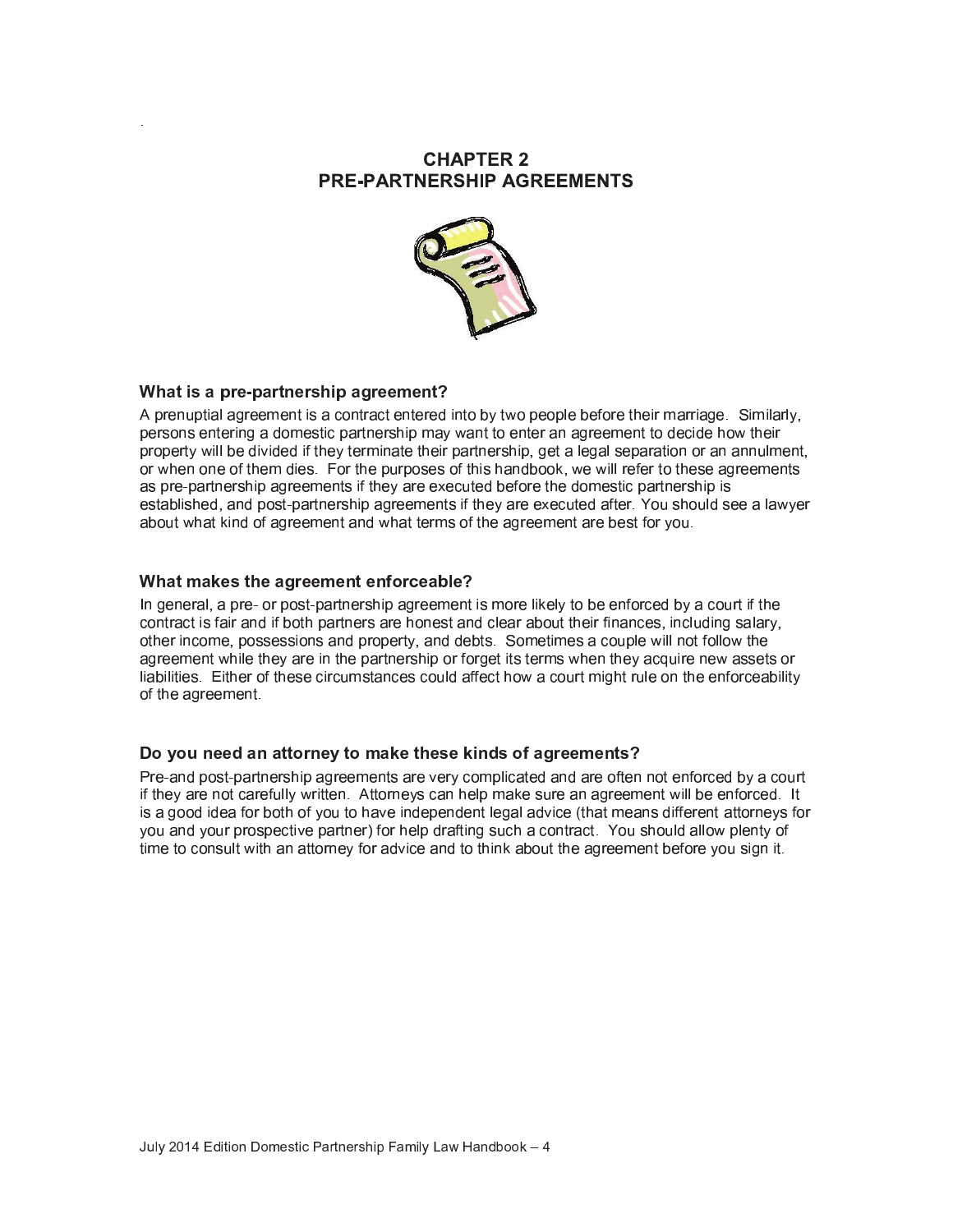## **CHAPTER 3 ENDING A DOMESTIC PARTNERSHIP**



#### How can a domestic partnership end?

A partnership ends when one partner dies. It can also end by a court order, such as a "decree of invalidity" (annulment) or a "decree of dissolution of domestic partnership." A "decree of legal separation" does not end the partnership, but it can affect property, finances, and raising children just like dissolution of the partnership would. An attorney can help you decide what is best for you and give important advice about your rights and responsibilities if your domestic partnership is ending

As of December 6, 2012, a domestic partnership can end when the partners marry one another. In that case, the partnership end date is the same as the date in the marriage certificate. If you are in a domestic partnership as of June 30, 2014, and neither one of you is at least sixty-two years of age and there is no pending proceeding for a dissolution, legal separation, or annulment, your domestic partnership will be merged into a marriage, with the marriage effective date the same date as the creation of your domestic partnership.

If parties to a domestic partnership have proceedings for dissolution, annulment, or legal separation pending as of June 30, 2014, and the proceedings are finalized without a decree (final order granting the requested relief), the domestic partnership will be automatically merged into a marriage and will be deemed a marriage as of June 30, 2014. The domestic partnership will cease to exist by operation of law as of June 30, 2014. In that case, if either of the now married spouses wants to end the marriage, that person will need to start proceedings to dissolve the marriage

For purposes of determining the legal rights and responsibilities involving individuals who previously had a state-registered domestic partnership and who later marry or who have their domestic partnership merged into a marriage, the date of the original state-registered domestic partnership is the legal date of the marriage.

#### What is an annulment?

Although many people use the term "annulment," in Washington it is called a "Decree Concerning Validity" which is a court order that says a domestic partnership is either valid or invalid, if either partner brings an action for that determination. Decrees of invalidity are rare, and are only granted in situations where there was some legal defect from the start of the partnership that makes it invalid. Even if the partnership was not valid from the beginning, the court still has the power to divide the property, enter a parenting plan for children, and make financial orders. The laws about invalidity of domestic partnership are evolying and can be complex. Only an attorney can give you legal advice about the validity of your partnership.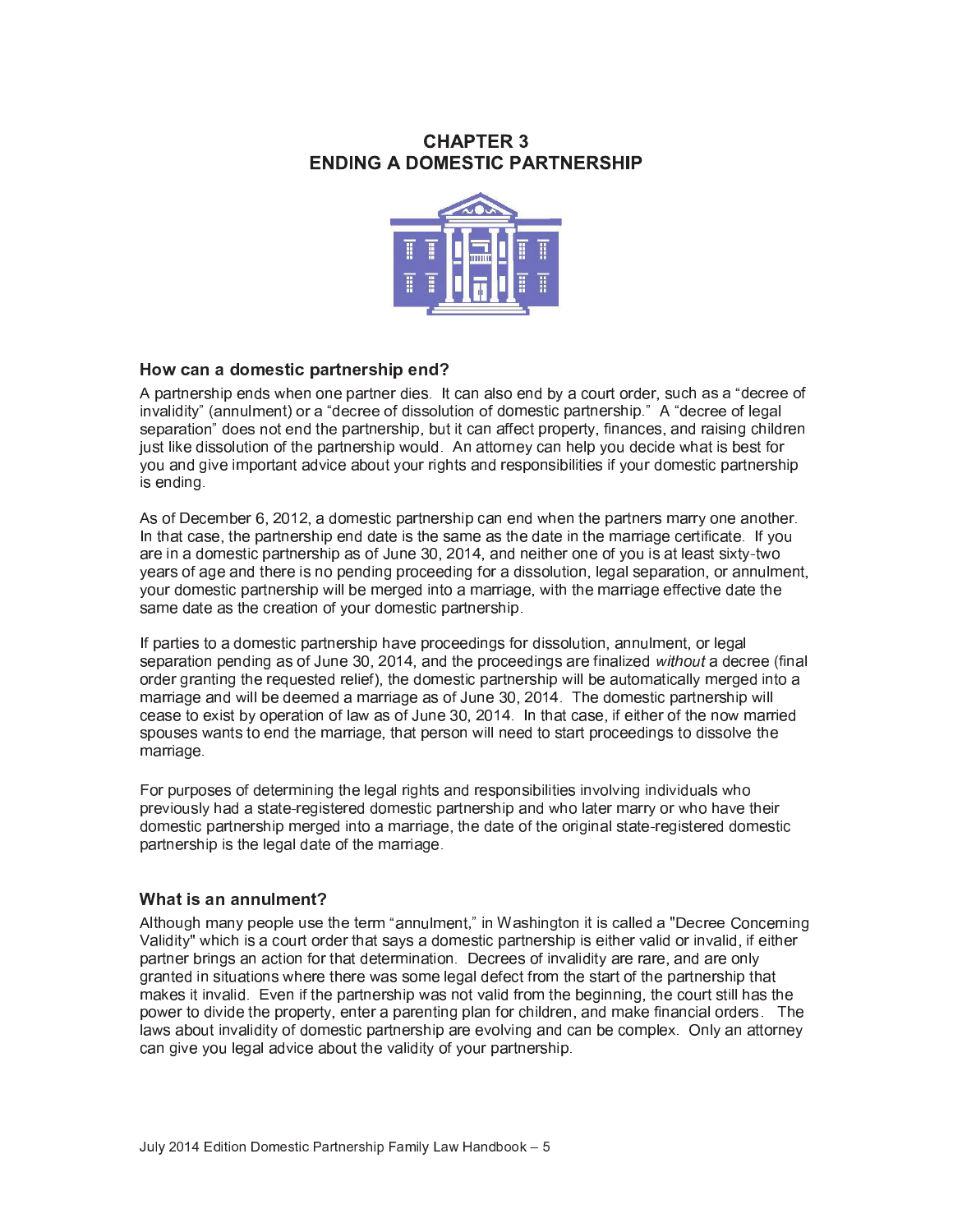#### What is a legal separation?

A legal separation means that the partners are separating but not ending their partnership. It means more than living in separate homes. Partners may file a legal action, known as a Petition for Legal Separation. They also can make a formal legal separation contract without going to court. Partners may choose to separate rather than dissolve their partnership for personal, religious, economic, or other reasons. There is no requirement that a couple be separated before dissolving their partnership. A legal separation action can be converted into an action for dissolution at the request of either party, with appropriate notice. After six months have passed since the Decree of Legal Separation is entered, either party may convert the decree to a Decree of Dissolution. Further court action is necessary to convert the decree.

#### What is dissolution of domestic partnership?

In Washington, a dissolution of marriage, which many people refer to as a divorce, is a legal procedure in superior court that ends the marriage. Washington law provides that domestic partnerships be dissolved through an identical court action. Before December 2009, some domestic partnerships could be dissolved or terminated by filing documents with the Secretary of State; after December 2009, this procedure is no longer available. Court action is necessary to dissolve a domestic partnership in Washington, except as noted below.

There are exceptions to the requirement of a legal action to dissolve the domestic partnership, as discussed above. First, if parties to a domestic partnership marry one another, the domestic partnership is dissolved by operation of law as of the date in the marriage certificate. Same-sex domestic partners may marry one another as of December 6, 2012. Second, any domestic partnership in which neither party is sixty-two years or older by June 30, 2014, that has not been converted into a marriage by the parties or dissolved by June 30, 2014, will be automatically merged into a marriage and is deemed a marriage as of June 30, 2014, and the domestic partnership is dissolved that same date, unless there is a legal proceeding for dissolution, annulment, or legal separation pending in court on that date. Third, if legal proceedings for dissolution, annulment, or legal separation are pending as of June 30, 2014, but those proceedings are finalized without a decree being issued, the domestic partnership is merged into a marriage as of June 30, 2014, and the domestic partnership is dissolved that same date.

One or both partners can file for dissolution if a partnership falls apart. The law uses the term "irretrievably broken" to describe this situation. A partnership is "irretrievably broken" if one of the partners says it is. The other partner does not have to agree that the partnership is irretrievably broken in order for one partner to file for dissolution. A partner does not have to prove wrongdoing (such as cruelty or adultery) to dissolve the partnership. This no-fault system is intended to help partners settle matters without unnecessary bitterness or resentment. The court will enter orders for parenting arrangements, how children will be supported, dividing the couple's property and debts, and possibly for maintenance (alimony).

#### Are there residency requirements for filing a dissolution action?

You need only to reside in Washington on the date that your petition for dissolution of domestic partnership is filed. There is no requirement that you reside in Washington for any specific amount of time before filing the petition.

#### How does a partner file for dissolution?

To start a dissolution action, one partner (called the "petitioner") must file with the court a summons and petition for dissolution of domestic partnership. If both partners agree to the dissolution, they may file the petition jointly. If that is the case, a summons is not needed. Sometimes additional documents, such as a proposed parenting plan or proposed child support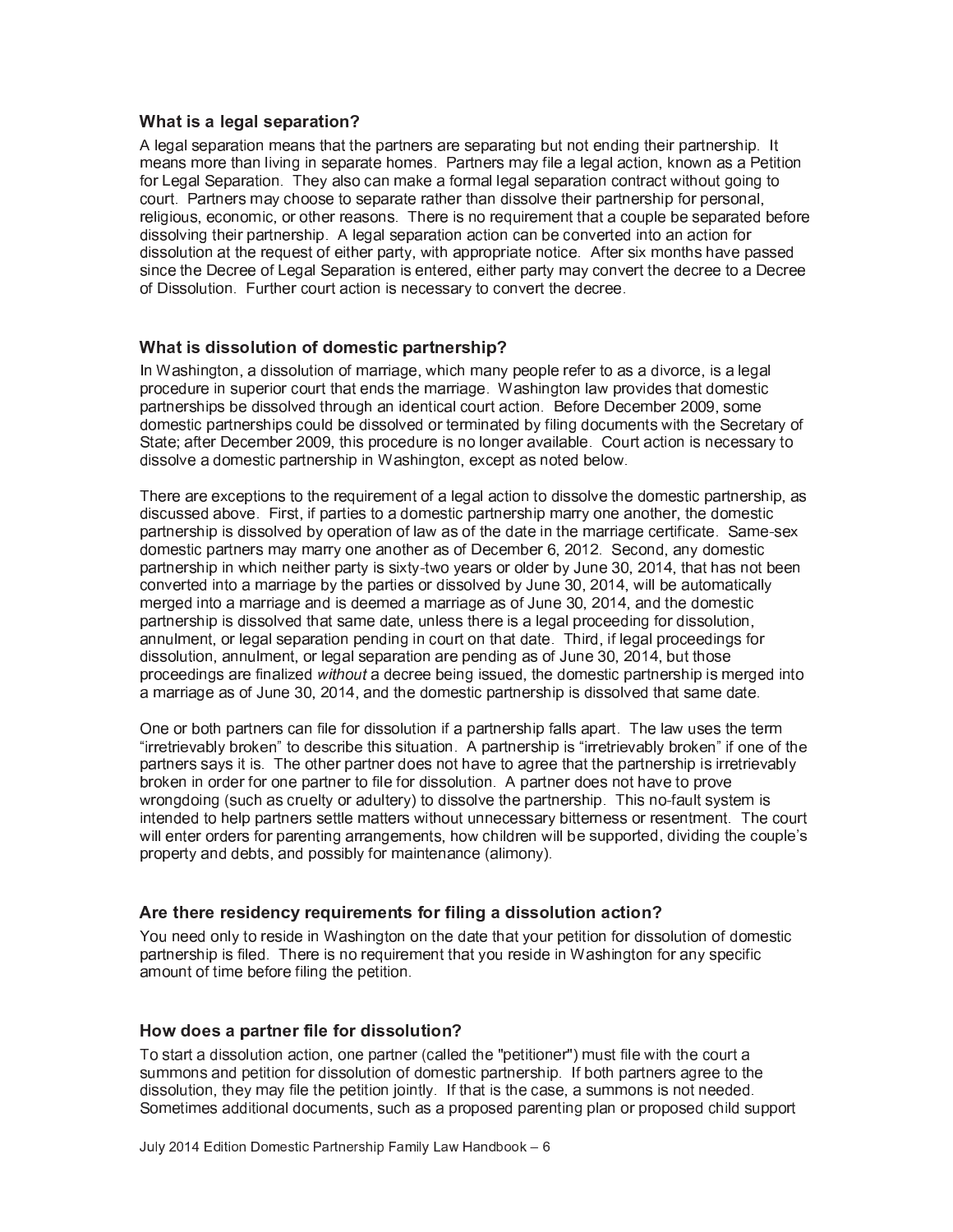worksheets, may also be filed, if there are children under the age of eighteen. These documents are filed in the County Clerk's office. Information about filing fees and other filing requirements is available at the County Clerk's office.

These documents must be served on the other partner (known as the "respondent"), usually by having copies delivered to him or her, unless the petition is filed jointly. The legal term for delivery of legal documents is called "service of process." It is important to carefully follow the laws and rules about service of process. The laws and court rules about serving a petition and summons, and about responding, must be followed carefully. It is a good idea to get legal advice from an attorney to make sure you fully understand those rules.

The purpose of the summons is to command the responding partner to reply to the petition. The petition sets out basic facts about the partnership, such as ages of children, date of the commencement of the partnership, and date of separation. It also explains what the petitioning partner wants in the way of a parenting plan, property and debt division, and support. Getting legal advice about what should be included in these documents is very important.

Once served, and depending on the respondent's location (whether in Washington or elsewhere) and how the respondent was served, the responding partner has either 20 days or 60 days to reply in writing to the petition. This reply, called a "response," may include a "counter-petition." and states the respondent's position on children, property, and maintenance (sometimes referred to as alimony). If the respondent does not timely file a response, the petitioner may ask the court for an order of default. The court will grant by default only those requests that were filed in the initial documents, so it is very important to make sure those documents are complete and correct before they are filed. An attorney can give important guidance in making sure everything is included in the paperwork.

#### What happens after the dissolution action is filed?

In some situations, the next step is to arrange temporary court orders to guide the conduct of the parties. Either partner may obtain temporary orders. Typically, temporary orders cover such subjects as residential arrangements for the children and child support, maintenance, occupancy of the family home, payment of bills, and other concerns for protecting people or preserving property. If the partners cannot agree, a judge or court commissioner will decide temporary orders at a hearing.

#### When does a dissolution case end?

All of the issues, such as property division and arrangements for children, must be settled in order to finish a case and have the court enter a decree. If partners cannot agree to everything, a trial will be held and the court will decide any disputes. If partners agree on everything in a settlement, there is no need for a trial, but the court must still approve the partners' agreements.

The final stage occurs when the court signs a "Decree of Dissolution of Domestic Partnership." This happens after the partners agree to everything, after a trial, or after the waiting period has passed and there has been no response from the other partner. If there are children of the partnership, a final parenting plan and final order of child support must also be signed by the court. A domestic partnership is not ended until the court signs the final orders, unless the partnership has ended by operation of law, as described above. If a domestic partnership ends by operation of law and merges into a marriage, and if one or both of the spouses no longer wants to be married, then one or both of them need to file a proceeding to dissolve the partnership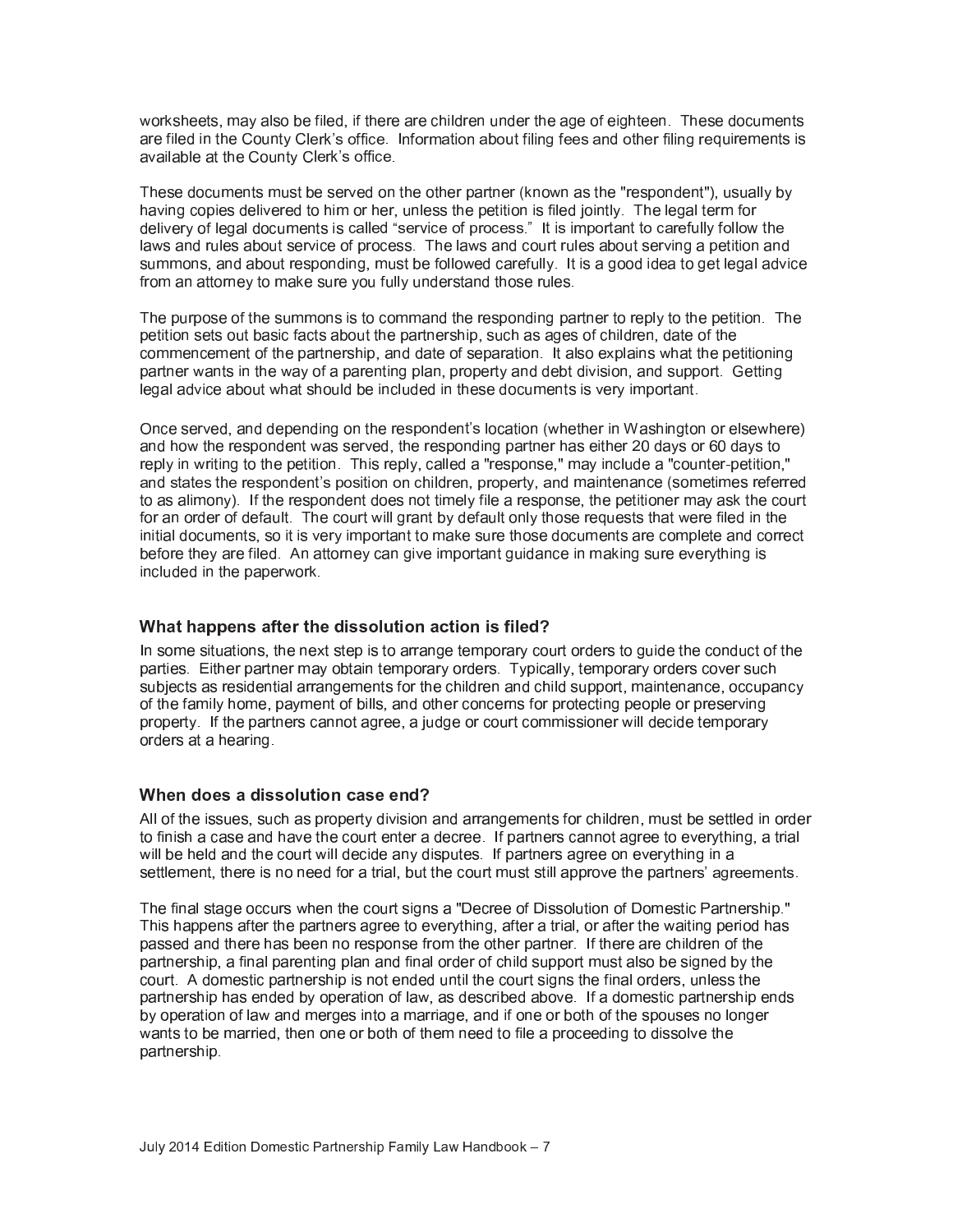#### Is there a waiting period before a dissolution can be final?

The waiting period to finalize a domestic partnership dissolution in Washington is 90 days. This means the summons and petition must be filed with the court and served upon the other partner more than 90 days before the court signs the decree. Even in agreed cases, the 90-day waiting period cannot be waived. This is a minimum period and is intended to allow time for reconciliation between parties, or for the parties to "cool down," because often emotions are highest at the beginning of a dissolution action. The process could take much longer if the parties have difficulty reaching an agreement. Sometimes a partner will not respond at all to a petition after it is served. In that case, the decree of dissolution can be entered by default after the waiting period.

#### Can partners legally change their names during a dissolution?

Yes, if either party requests a name change for herself or himself. This most commonly occurs when a partner requests to a change back to his or her former name. At the court's discretion, the court may order a change to another name for either party.

#### Are there special court forms to use in a dissolution?

Yes. You must use the proper forms in legal separation cases, declarations of invalidity, and dissolutions. These forms can often be purchased at your county courthouse. They can also be found on the Washington Courts Web site at www.courts.wa.gov/forms/. Some stores and online services sell form kits that say they can be used in all states, but Washington has its own forms that MUST be used in most family law court actions.

#### How can an attorney help with a dissolution?

Only attorneys can give legal advice. Although an individual has the right to get a dissolution without being represented by an attorney, sometimes the help of an attorney is essential. Not knowing the right procedures, which paperwork to file, how to present evidence, or what is best in vour situation can have serious and sometimes lasting consequences. It is always a good idea to at least consult with an attorney before you start any legal action, including a dissolution, legal separation, or annulment proceeding. Because domestic partnership law is new and evolving, the help of an attorney can be especially valuable.

#### How can courthouse facilitators help with a dissolution?

Washington's superior courts handle family law matters, and most of them have "courthouse" facilitators." Courthouse facilitators cannot give you legal advice, but they can tell you which forms you are likely to need and explain court procedures. The facilitator is not your attorney and will not represent you in court. Courthouse facilitator services are available only to individuals who are not represented by an attorney. Additional information about the facilitator in your county (office hours, appointments, fees, etc.) is available at the County Clerk's office, superior court, or the Washington Courts Web site at www.courts.wa.gov under "Court Directory" or under "Programs & Organizations." Most facilitators charge a fee for their services. Many facilitator programs sell "do-it-vourself" dissolution kits with instructions tailored for their respective court.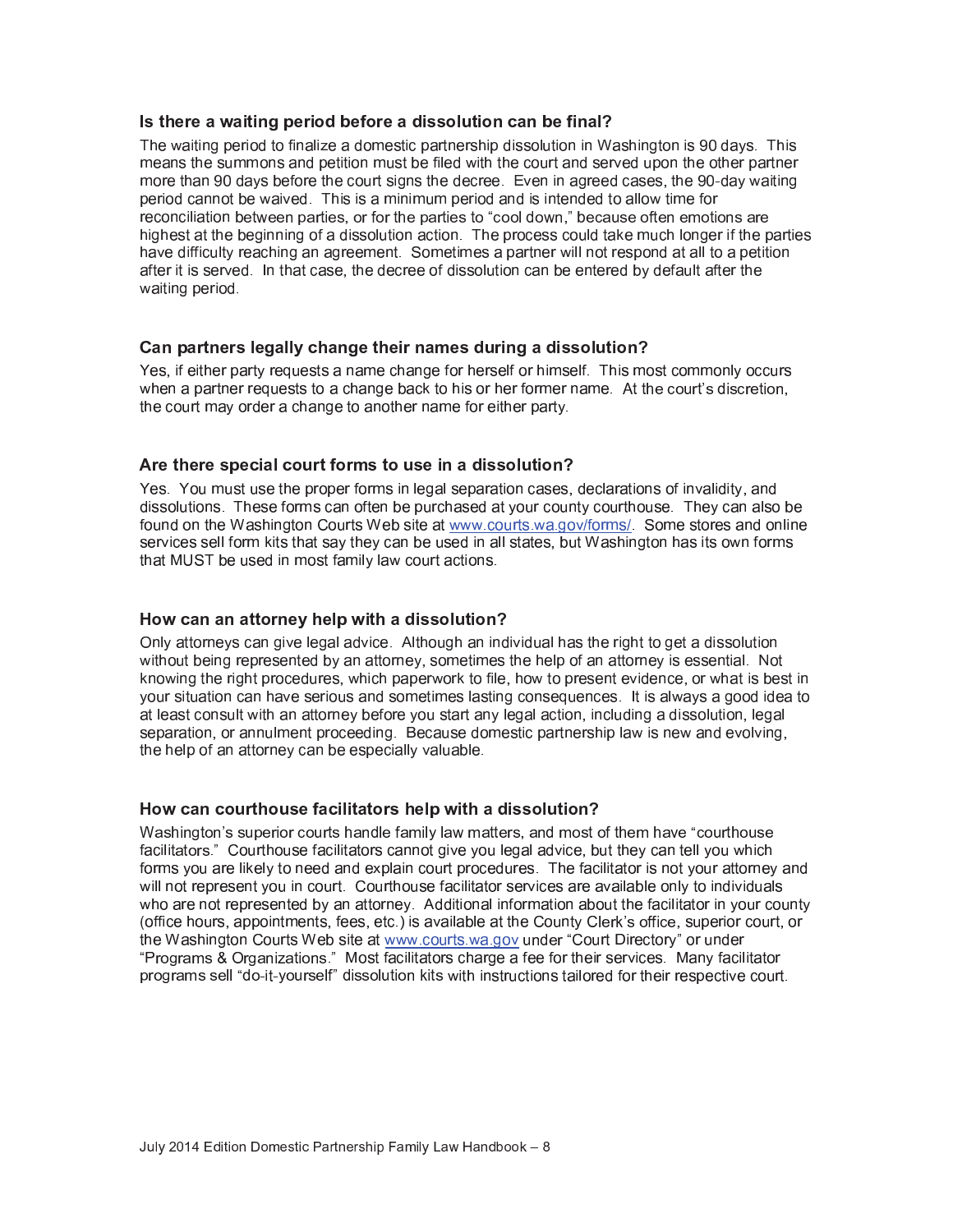## **CHAPTER 4 PROPERTY RIGHTS-DIVIDING ASSETS AND DEBT**



### How does a separating couple divide property and debt?

When a couple dissolves their domestic partnership, legally separates, or their partnership is declared invalid (commonly known as an annulment), legal responsibility for property and debts must be divided. Property means more than land - it means all assets and includes real property, possessions, bank accounts, retirement funds, and business and contract rights. The couple can agree on the division, or if they cannot agree, the court must divide the respective rights partners have in their property and their debts. The division of assets and debt must be just and equitable under the circumstances.

NOTE: If a domestic partnership has dissolved by operation of law and has been merged into marriage, then marriage laws apply to ownership of property and responsibility for debt.

#### What is "community property"?

Washington is a "community property" state. Community property laws apply to domestic partnerships from the initial registration date of the partnership or June 12, 2008, whichever date is later. Generally all property acquired during a domestic partnership after June 12, 2008, is presumed to be community property belonging to both partners. Community property law for domestic partners is relatively new and can be complicated. Couples who have been together a long time, who have significant property, or who own a business may have complex community property issues and will probably need legal advice.

#### What is "separate property"?

Sometimes one or both partners may have separate property. "Separate property" may include all assets that were owned before the domestic partnership, or that were received during the partnership as a gift or as an inheritance, or that were bought with separate property, or that were acquired after the parties separated. Determining what property is "separate" and "community" can be complex. Getting legal advice can be important.

#### How does a court divide property and debts?

In Washington, a court is required to determine what is separate property, what is community property, and then divide the property and debts between the partners justly and equitably. To do this, the court uses a series of factors under Washington law, such as how long the couple was in the partnership, employment history, how much property the couple has, and other factors. The court must also consider whether a parent should be allowed to continue living in the family home so the children do not have to be moved.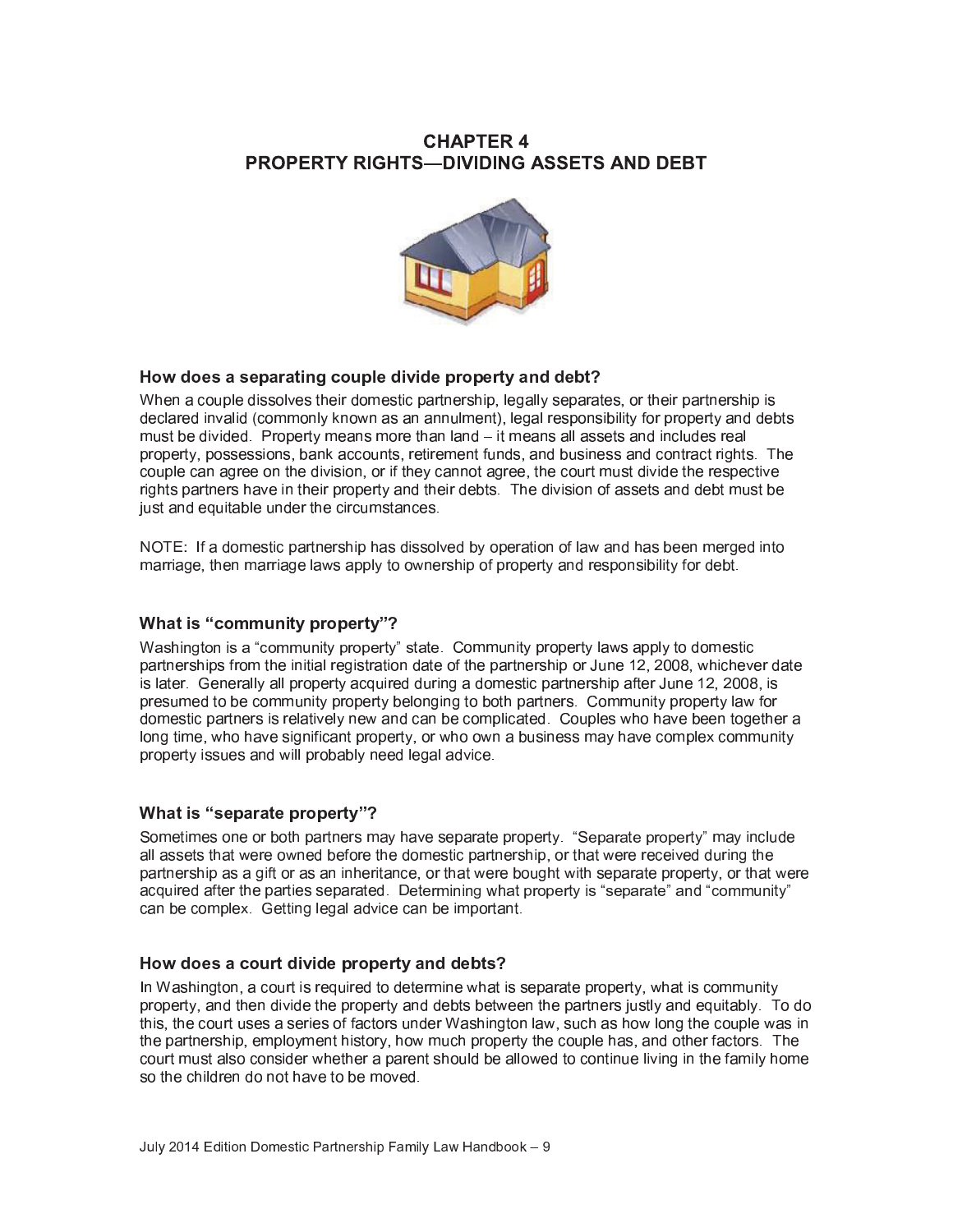#### Does the court divide property and debts 50/50?

When a court divides property and debts justly and equitably, this does not necessarily mean that the property will be divided 50/50. This is because an "equitable" division is not always an "equal" division. The court may divide property and debts unequally for a number of reasons. For example, the court might give one partner less than 50 percent of the assets if that partner can recover from the economic setback of the dissolution faster than the other

#### What if a partner has misbehaved during the partnership?

Bad behavior does not usually affect how property and debts are divided. This means that the court will not award one partner more of the property just because the other partner misbehaved or was at fault. An exception to this general rule is when the misbehavior was intended to and resulted in the destruction of property. A court may give one partner more property when the other partner did something to waste or destroy their community property.

#### What about taxes and other financial considerations?

Property division, property settlements, and family support arrangements can have tax consequences to one or both partners. Federal tax laws may treat marriages differently from state-registered domestic partnerships. A knowledgeable attorney can help you determine how taxes and property and debt division will affect your entire financial situation. Property and debt divisions are final and cannot be modified later, except under extremely limited and unusual circumstances. It is important to consult with a lawver before any agreements are made or court orders are entered regarding division of property and debt.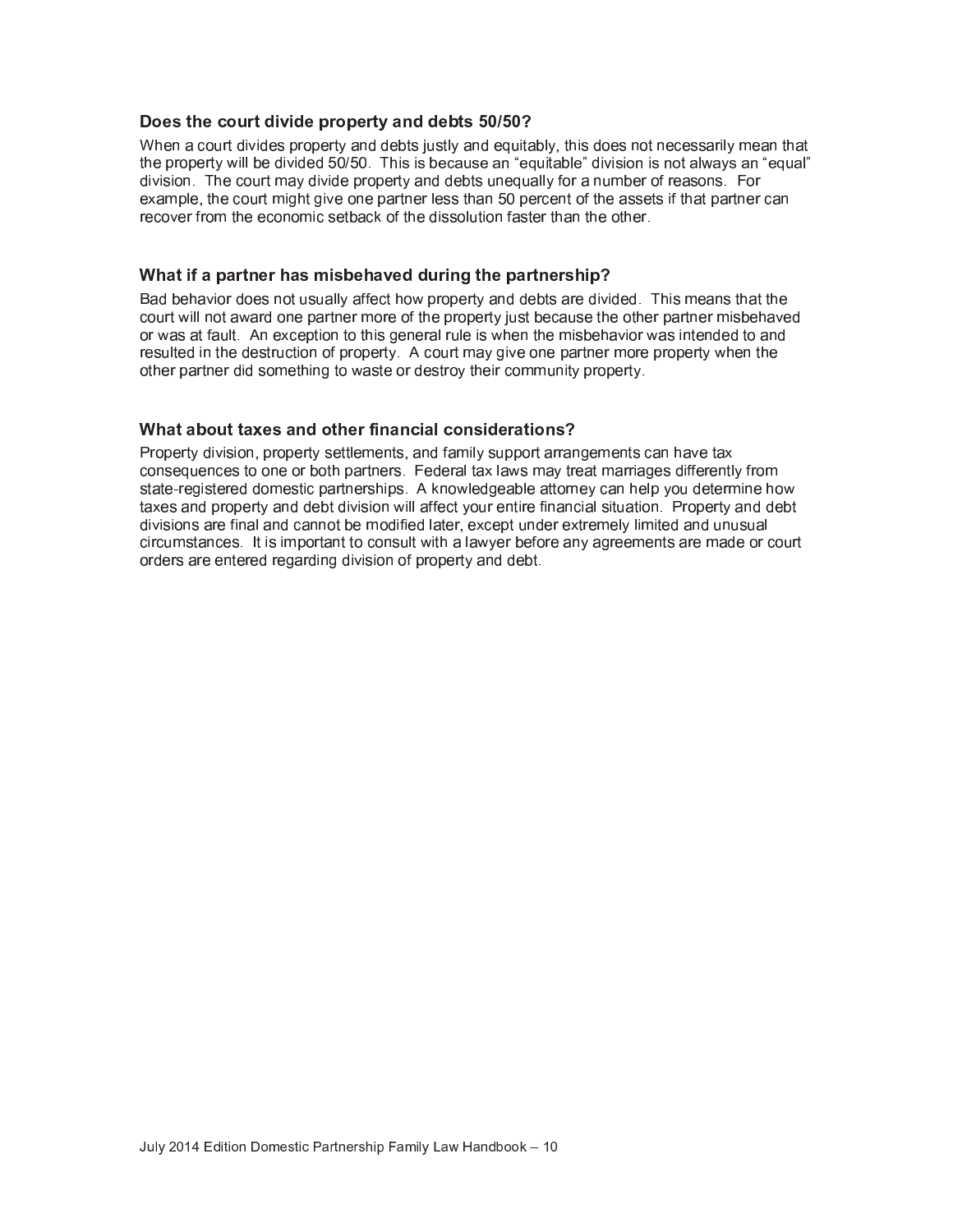## **CHAPTER 5 MAINTENANCE (ALIMONY)**



#### What is maintenance?

Maintenance (commonly known as alimony) is financial support provided by one partner to the other during or after a dissolution, separation, or invalidity proceeding.

#### How does the court decide about maintenance?

If you file for dissolution, legal separation, or request that your partnership be declared invalid, you have a right to ask for maintenance. Maintenance is generally based on financial and economic factors, not whether one of the partners is at fault. Instead, if there is a big economic difference between the partners, maintenance may be ordered to help achieve financial independence. The court has a great deal of discretion to decide how much and for how long maintenance will be paid. The court considers many factors (such as the length of the partnership, health and ages of the partners, and employment history), but there is not a formula like there is for child support. If maintenance has been ordered, a partner can later ask that the order be changed, but the court will change that order only under specific and limited situations. Maintenance can greatly affect your tax situation. Getting advice from a tax attorney or qualified financial planner is important, especially as federal tax laws may treat marriages and stateregistered domestic partnerships differently.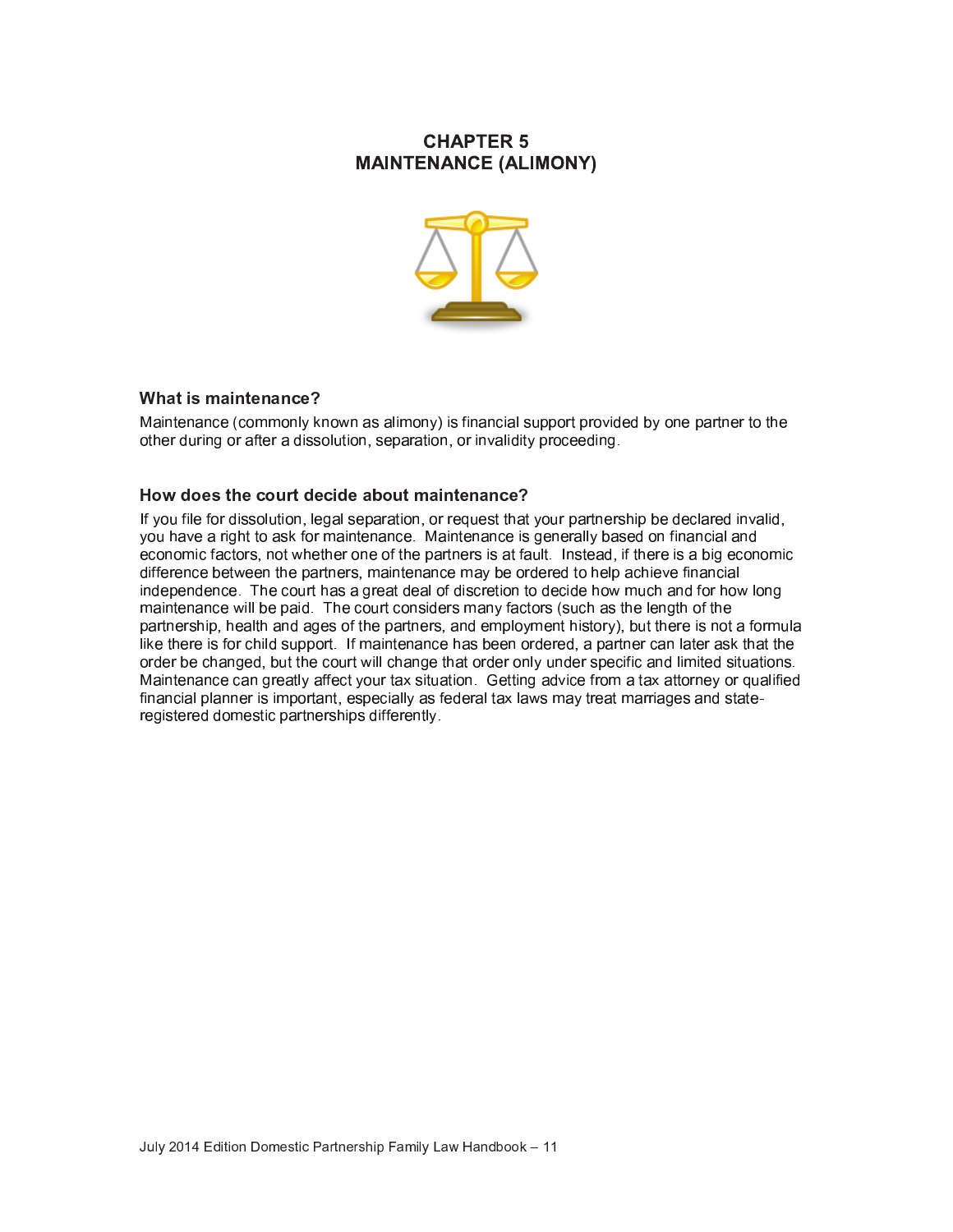## **CHAPTER 6 EFFECTS OF DISSOLUTION ON CHILDREN**



#### How does dissolution affect children?

How dissolution affects children is a complicated issue. Separation and dissolution put adults and children under a great deal of stress. Some experts believe because of the stress and changes that come with dissolution, parenting skills can decline. Information about same-sex parenting research can be found on the American Psychological Association online Web site at www.apa.org/pi/lgbt/resources/parenting.aspx and from the American Academy of Pediatrics at http://pediatrics.aappublications.org/cgi/reprint/118/1/349

Research on how children of same-sex domestic partnerships are affected by the dissolution of their parents' partnership is in its early stages. More research has been done on the effects of divorce on children. Studies of those children report that children of divorce may be more likely to have poorer physical health, perform poorly in school, and abuse alcohol and drugs. Not all children suffer such adverse affects; about 75 percent of children of divorce are reasonably well adjusted after an initial period of discomfort. Books on relationships, separation, and parenting are available at the public library.

#### What can parents do about the effects of dissolution and conflict on children?

Before you enter into a partnership, make sure you and your partner have talked about parenting issues, including whether and when you want to have children, values about raising children, ideas about parenting, and how to divide responsibility for parenting. If you disagree on those issues, before you enter into a partnership and have children, decide how you will work out parenting and other conflicts. Are you able to work them out by sitting down and talking together? Is family counseling helpful? Is there a clergy member who can help you address those issues? (Note: If there is domestic violence involved in your relationship, these methods of resolving conflict may not be appropriate. Please read Chapter 11: Domestic Violence of this handbook to obtain information about how to protect yourself and your children.)

Before you have children, make sure your relationship with your partner is healthy and stable and you have good skills in place for resolving conflict. Having children means more decisions to be made and more chances for disagreement. If you separate or dissolve your partnership, more decisions must be made at a time when you may have bad feelings about your partner. Being prepared with good conflict-resolution skills and knowing how to find help if you can't resolve the conflict on your own will make things easier for your children.

Work with your partner to make sure that both of you have strong, positive relationships with your children and that both of you are involved in parenting while you are together. Make it a priority to maintain the children's relationship with both of you. (Note: Washington law supports children having strong, continued relationships with both parents. But it also recognizes there may be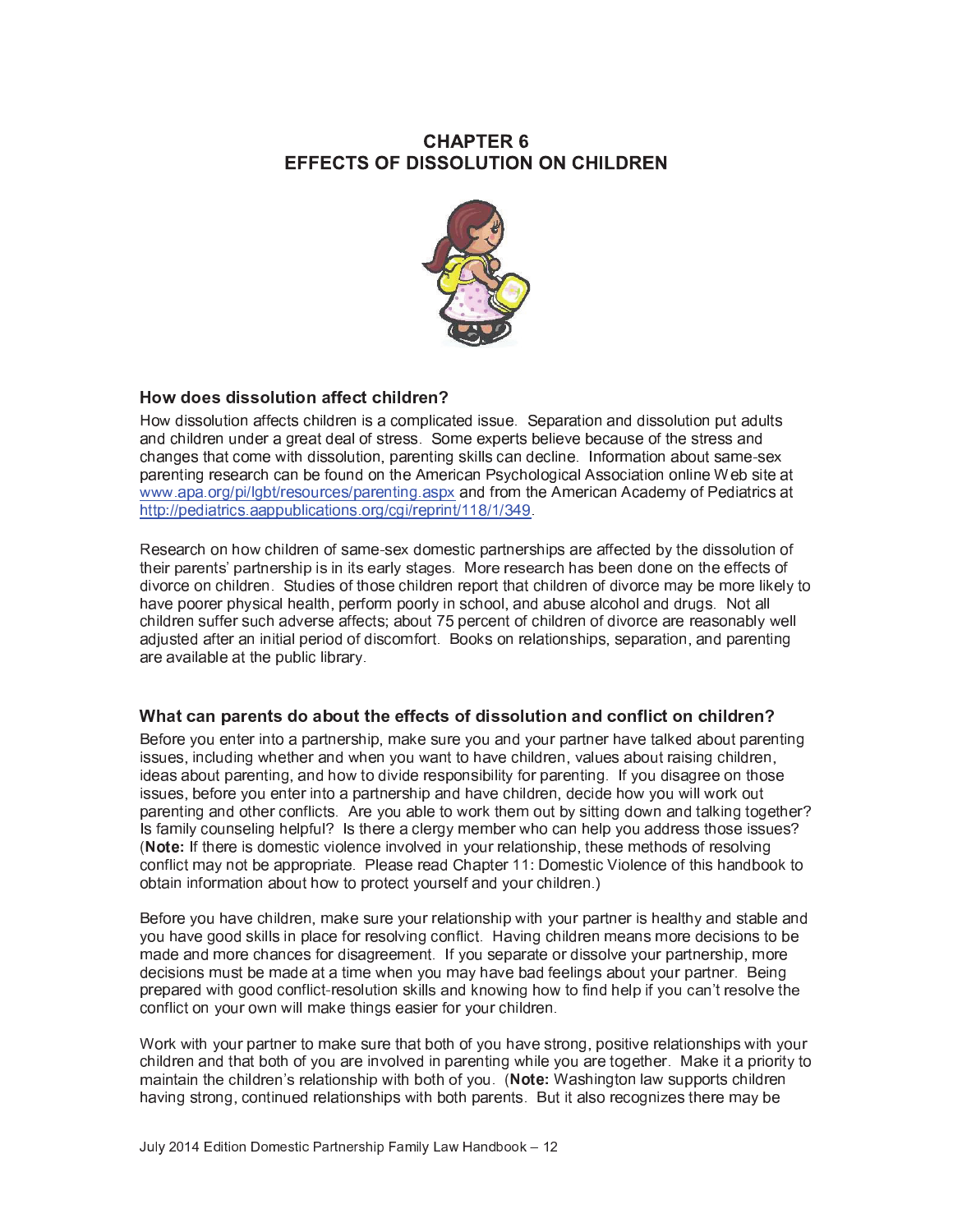circumstances where, because of domestic violence, substance abuse, a parent's abusive use of § § ¨ ¸ <sup>º</sup> ¸ ® <sup>À</sup> ° <sup>º</sup> ¿ ¯ <sup>º</sup> ° <sup>½</sup> ® <sup>µ</sup> <sup>½</sup> <sup>Â</sup> ¿ <sup>º</sup> ¸ » · ° <sup>¾</sup> <sup>²</sup> <sup>è</sup> ¯ ¿ ¯ <sup>º</sup> ° <sup>½</sup> ® <sup>±</sup> <sup>²</sup> ® <sup>µ</sup> <sup>¾</sup> ° <sup>ñ</sup> <sup>µ</sup> ® <sup>À</sup> § ¡ ¡ ¦ Í

If you separate or dissolve your partnership, make sure you have a support system and encourage your partner to have one, too. You and your partner should not use your children as a source of support. Remember your children's well-being is tied to the well-being of both of their parents. Anything you do that harms the other parent also harms your children.

Decide how you and your partner will communicate and resolve conflicts regarding the children after the dissolution or separation. Do not use the children as go-betweens or messengers or involve them in adult conflicts about parenting, child support, or other issues related to your dissolution.

If you separate or dissolve your partnership, make sure there is an adequate child support order in place so the children have adequate support in the home(s) where they are residing. And, if you are the parent paying child support, make sure you pay your child support regularly and on time.

 § <sup>Ä</sup> ¤ § § § ¤ § § ¢ affects children. More information about these classes can be obtained from your local County <sup>Ô</sup> · ° <sup>º</sup> <sup>±</sup> <sup>²</sup> ¸ ´ ´ <sup>µ</sup> ¶ ° ¸ <sup>º</sup> ¶ ¸ <sup>¼</sup> <sup>º</sup> ® <sup>À</sup> ¸ <sup>¼</sup> <sup>²</sup> ° ´ ¯ ¶ <sup>µ</sup> · <sup>µ</sup> ® ¯ ® ¸ <sup>º</sup> ¿ <sup>º</sup> ¸ <sup>Â</sup> <sup>º</sup> ¯ <sup>¾</sup> <sup>Ñ</sup> @ ¯ <sup>¾</sup> <sup>µ</sup> · <sup>ð</sup> · ¯ <sup>ñ</sup> ¯ ® ® ¸ <sup>º</sup> <sup>½</sup> ° <sup>ð</sup> <sup>²</sup> ¶ ¯ <sup>½</sup> ¯ · <sup>²</sup> ¸ ¿ <sup>º</sup> ¸ <sup>Á</sup> <sup>µ</sup> <sup>¹</sup> ° <sup>µ</sup> <sup>½</sup> ´ ¸ <sup>º</sup> <sup>¾</sup> ¯ ® <sup>µ</sup> ¸ <sup>½</sup> about them.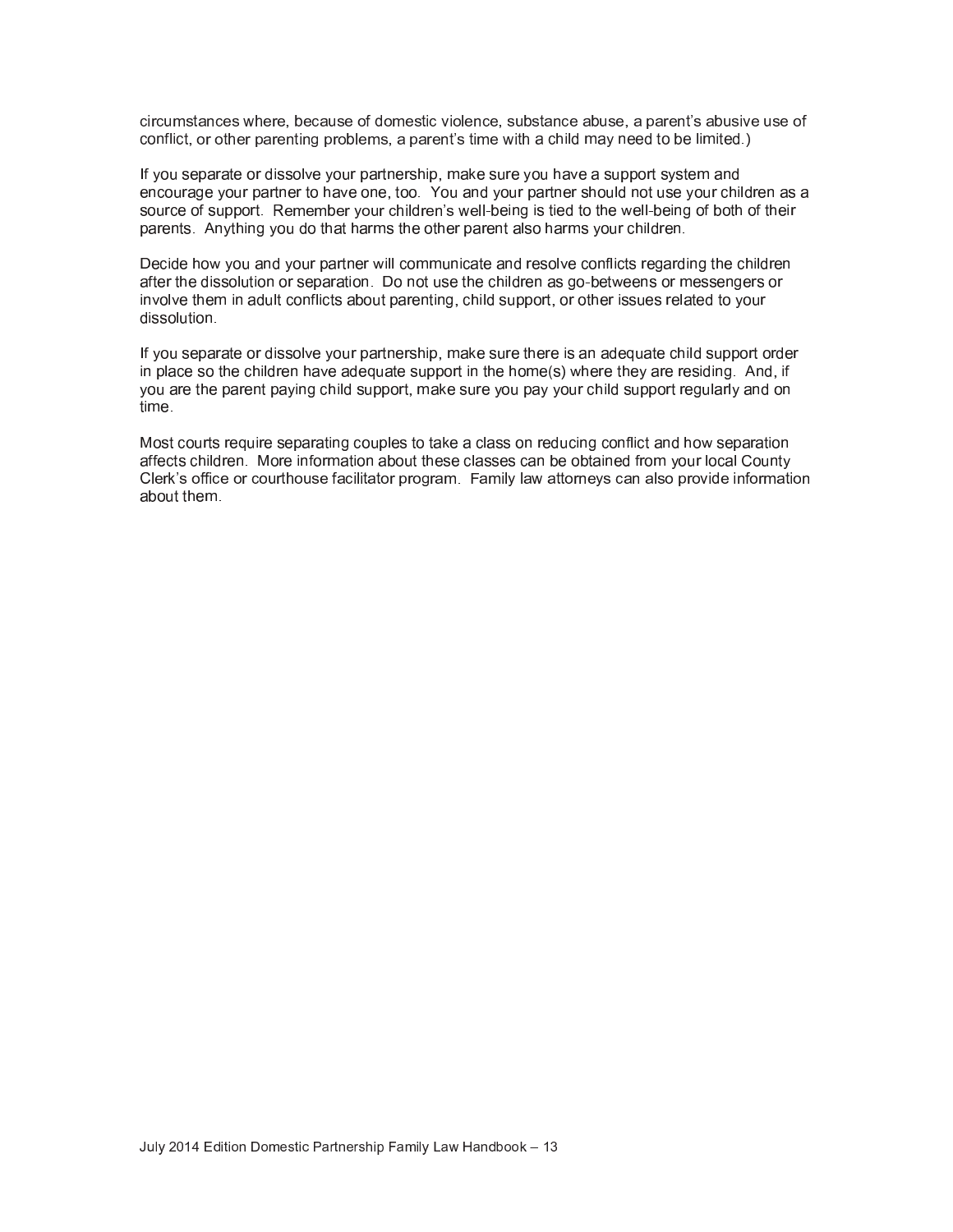## **CHAPTER 7 CHILDREN OF DOMESTIC PARTNERS**



Parentage laws are included in Chapter 26.26 RCW, the Uniform Parentage Act. One of the presumptions under the law of the Uniform Parentage Act is that a person is presumed to be the parent of a child if the person and the mother or father of the child are in a domestic partnership with each other and the child is born during the domestic partnership or within three hundred days after the domestic partnership is terminated by death, annulment, dissolution, legal separation, or declaration of invalidity. There are other presumptions as well. The law regarding presumptions of parentage has changed in recent years and can be complicated. An attorney can help explain whether any of the presumptions apply in your situation.

A child of a domestic partnership can be the biological child of one, both, or neither of the partners. If one of the partners is a biological parent, and a presumption of parentage does not apply, the other partner can establish a parent-child relationship by adoption or by de facto parentage. Adoption accords a parent all of the legal rights of a biological parent. A de facto parent has the same legal status as a legal parent, whether biological, adoptive, or otherwise.

De facto parentage is established by a person who is not the child's biological parent, when certain strict requirements are met, as proven in a family law proceeding in court. Those requirements were set by the Washington State Supreme Court in In re the Parentage of L.B., 155 Wn.2d 679 (2005). Those requirements are that the natural or legal parent consented to and helped create and maintain the other person's parent-like relationship with the child, that the person and the child lived together in the same household, that the person took on the obligations of parenthood and did not expect to be paid back, and that the person has been in a parental role long enough for the person and the child to have a bonded, dependent relationship that is like a parent-child relationship. If a de facto parent-child relationship is in the best interests of the child and these requirements are met, the person can be declared to be the child's de facto parent and will have full parental rights and responsibilities.

Establishing a parent-child relationship is very important if the partner who is not the child's legal parent wants to have a relationship protected by and enforceable through a court order such as a parenting plan (discussed in the next chapter). If the partner does not adopt the child, and does not meet the requirements of *de facto* parentage or presumption of parentage, it may be very difficult for the partner to have an ongoing relationship with the child after the partnership is dissolved, if the legal parent does not want such a relationship between his or her child and the other partner. It is very important to get legal advice about your rights and responsibilities with regard to any children as soon as possible.

It is also important to know that other states might not recognize the parental rights provided to domestic partners under Washington law. It is a good idea to consult with an attorney to discuss what steps you can take to help ensure that your parental rights will be recognized in other states.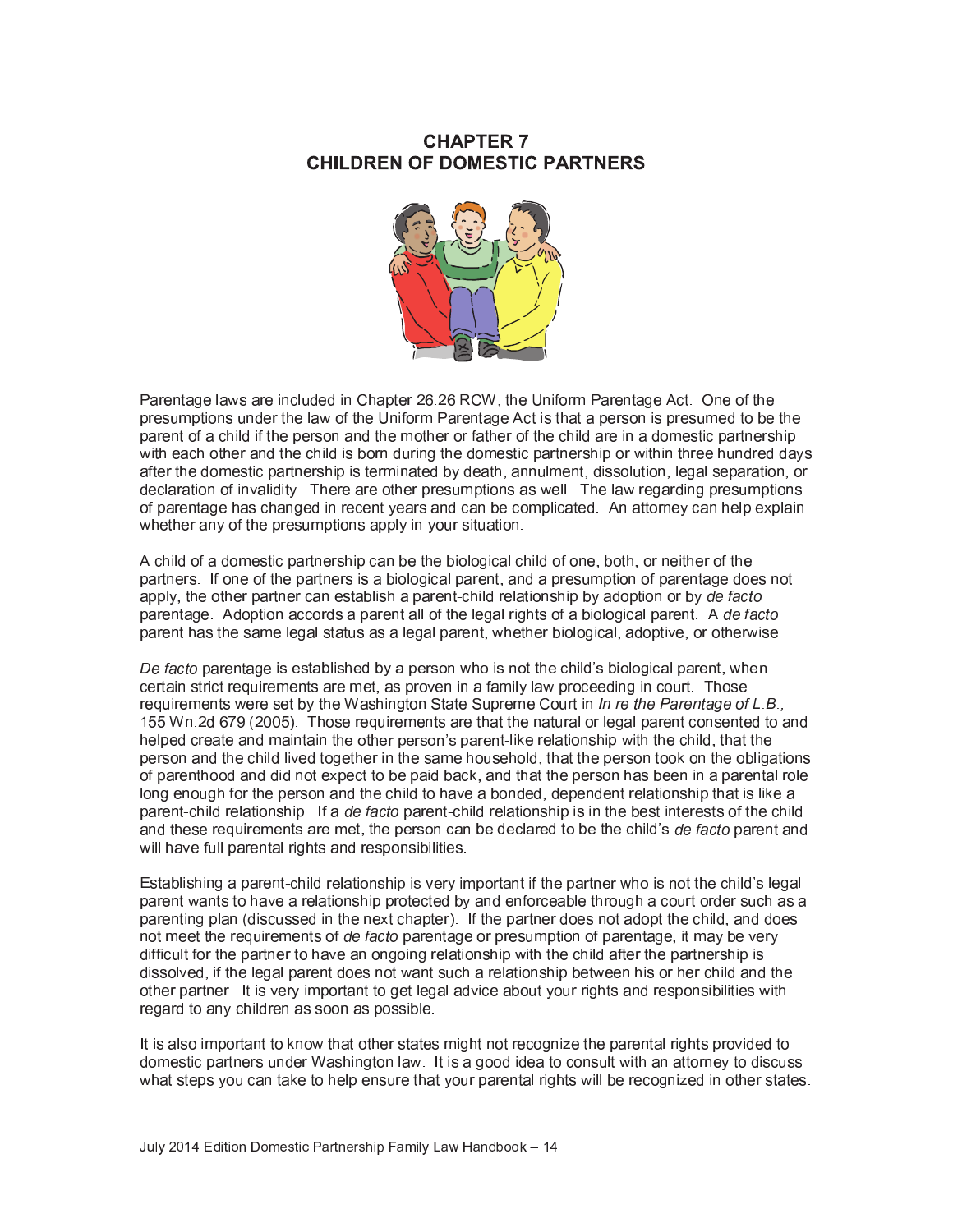## **CHAPTER 8 SHARED PARENTING FOR PARENTS DISSOLVING THEIR PARTNERSHIP — PARENTING PLANS**



#### What is a parenting plan?

A parenting plan is a legal document that provides for the basic arrangements for caring for children, including where the children will live, who will make decisions for the children, and how disputes about the parenting arrangements will be resolved. The term "custody" is not used in Washington State. Instead, both parents usually share responsibility for their children. Typically, the children will live with one parent for the maiority of time. Sometimes the children will live with each parent for equal amounts of time. The parenting arrangements depend upon what is best for the children. In Washington, the law requires that parenting arrangements encourage each parent to maintain a loving, stable, and nurturing relationship with the children, taking into account each child's developmental level and the family's social and economic circumstances. There is no one parenting plan that is best for all children.

#### When do parents need a parenting plan?

If both domestic partners are the children's legal parents and then separate, a court orders a parenting plan as part of the dissolution of their partnership, legal separation, invalidity proceeding, or parenting plan modification. The court can make a determination of de facto parentage in a dissolution, legal separation, or invalidity proceeding.

#### How does a court decide where the children will live?

Most separating parents agree on parenting arrangements for their children. If separating parents voluntarily agree on arrangements, the court will usually approve their agreement. Agreed parenting arrangements still have to be in the child's best interests. When separating parents cannot agree, the court will make the decision. The general standard the court uses to make that decision is "the best interests of the child." Other factors include the relationship of the child to each parent, the agreements made by the parties, the emotional and developmental needs of the child, the child's relationships with siblings and other adults plus the child's involvement with places like school, past performance of parenting functions by each parent, the potential for each parent to perform parenting functions in the future, each parent's employment schedule, the wishes of the parents and of the child if the child is mature enough, and whether there have been any serious parenting problems. If there are no serious problems, the factor that is given the greatest weight by the court is the relative strength, nature, and stability of the child's relationship with each parent.

#### What if there have been serious parenting problems?

If one or both parents have serious problems that affect their ability to parent, the court must consider these problems when making parenting arrangements for the children. These problems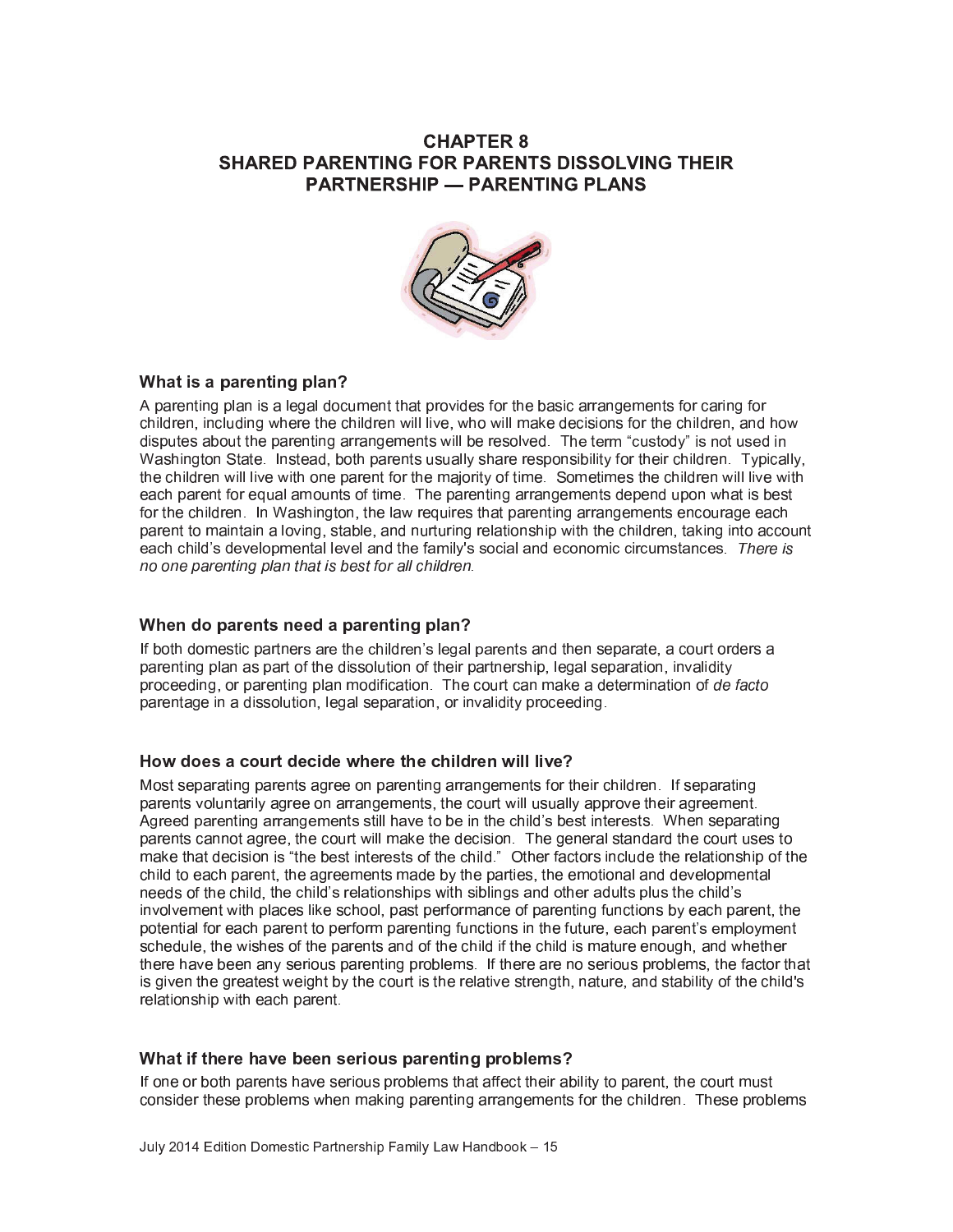include child abuse or neglect, domestic violence, substance abuse, impairments that interfere with a parent's ability to care for a child, withholding the child from the other parent without good cause, or abandonment of the children. Sometimes the court has to restrict a parent's time with the children. These restrictions can include limiting the time a parent can spend with a child, and often include requiring a treatment or educational program to help the parent with the problem. If a parent is a convicted sex offender, the court almost always has to prohibit that parent from having time with the children.

#### und de staat de staat de staat de staat de staat de staat de staat de staat de staat de staat de staat de staa

In Washington, adults decide where children will live. A court may consider a child's wishes only if the child is old enough and mature enough. There is no magic age for a child to be mature enough to state his or her preferences. Generally, courts do not want children to be involved in these decisions

#### <sup>ú</sup> <sup>û</sup> <sup>ü</sup> <sup>þ</sup> <sup>û</sup> <sup>û</sup> <sup>ý</sup> <sup>û</sup> - <sup>û</sup> <sup>ý</sup> <sup>ü</sup> <sup>ý</sup> - <sup>û</sup> <sup>ý</sup> <sup>þ</sup> <sup>þ</sup> <sup>ü</sup> <sup>ý</sup> -

<sup>ª</sup> § ¡ <sup>Ä</sup> ¿ ° <sup>º</sup> <sup>²</sup> ¸ <sup>½</sup> ® ¸ <sup>º</sup> ° ¿ <sup>º</sup> ° <sup>²</sup> ° <sup>½</sup> ® ® <sup>À</sup> ° ¶ <sup>À</sup> <sup>µ</sup> · <sup>¹</sup> <sup>º</sup> ° <sup>½</sup> <sup>±</sup> <sup>²</sup> » ° <sup>²</sup> ® <sup>µ</sup> <sup>½</sup> ® ° <sup>º</sup> ° <sup>²</sup> ® <sup>²</sup> <sup>µ</sup> <sup>½</sup> ¯ <sup>¹</sup> <sup>µ</sup> action or parenting plan modification. That person, called a guardian ad litem, investigates the situation and makes a recommendation to the court about what would be best for the children. Each court keeps a registry of individuals who are qualified to serve as quardians ad litem in that county. A court order spells out the duties, responsibilities, and fee arrangements for a guardian ad litem. In most cases, a guardian ad litem is not needed. Information about guardians ad litem § £ ¤ <sup>¬</sup> £ ¢ ¢ ¢ ¦ § ¦ ¢ ¦ ¤ <sup>¼</sup> <sup>½</sup> <sup>¹</sup> ° <sup>º</sup> <sup>Ï</sup> <sup>º</sup> ¸ <sup>Â</sup> <sup>º</sup> ¯ <sup>¾</sup> <sup>²</sup> <sup>Ù</sup> Organizations" or on the Washington Law Help Web site at www.washingtonlawhelp.org under <sup>Ï</sup> @ ¯ <sup>¾</sup> <sup>µ</sup> · <sup>ð</sup> <sup>W</sup> ¯ <sup>ñ</sup> <sup>Ñ</sup> <sup>Ð</sup> Æ ¨ ¤ ¡ § <sup>¬</sup> <sup>È</sup> <sup>É</sup> ¦ <sup>Ý</sup> <sup>È</sup>  $RCW$ , downloadable at www.leq.wa.qov. Local and state court rules that apply to quardians ad · <sup>µ</sup> ® ° <sup>¾</sup> ¶ ¯ <sup>½</sup> » ° ´ ¸ <sup>¼</sup> <sup>½</sup> <sup>¹</sup> <sup>¼</sup> <sup>½</sup> <sup>¹</sup> ° <sup>º</sup> <sup>Ï</sup> <sup>Ë</sup> <sup>Ð</sup> £ ¤ <sup>¬</sup> £ ¢ ¢ ¢ ¦ § ¦ ¢ ¦ ¤ ¦

#### <sup>ú</sup> <sup>û</sup> <sup>ü</sup> <sup>ý</sup> <sup>ü</sup> <sup>ú</sup> <sup>ý</sup> <sup>þ</sup> <sup>ý</sup> <sup>þ</sup> <sup>û</sup> - <sup>ü</sup> <sup>û</sup> <sup>ü</sup> <sup>ú</sup> <sup>ü</sup> <sup>û</sup> <sup>ÿ</sup> <sup>û</sup> - <sup>ü</sup> <sup>ý</sup> - <sup>ÿ</sup> <sup>û</sup> -

Once the court signs a parenting plan, both parents are required to follow it. For example, a parent may not refuse to allow the other parent to see the children just because that parent has not paid child support. A parenting plan usually includes the method parents are to use to resolve disputes about parenting issues. That method may be arbitration, mediation, counseling, or court action. It is often best, and sometimes required, to use the specified dispute resolution method before going to court to ask the court to enforce the parenting plan.

 ¤ domestic violence. Mediation may be ordered as the dispute resolution method, but only if the victim requests it and the court finds it is appropriate under the circumstances. That parent is permitted to have a supporting person present during the mediation session. If you are a victim of domestic violence, please refer to Chapter 11 for more information.

#### <sup>ú</sup> <sup>û</sup> <sup>ü</sup> <sup>û</sup> <sup>ü</sup> - <sup>ü</sup> <sup>ÿ</sup> <sup>ü</sup> <sup>ü</sup>

<sup>ï</sup> ´ ¯ ¿ ¯ <sup>º</sup> ° <sup>½</sup> ® <sup>µ</sup> <sup>½</sup> ® ° <sup>º</sup> ´ ° <sup>º</sup> ° <sup>²</sup> <sup>ñ</sup> <sup>µ</sup> ® <sup>À</sup> ® <sup>À</sup> ° ¸ ® <sup>À</sup> ° <sup>º</sup> ¿ ¯ <sup>º</sup> ° <sup>½</sup> ® <sup>±</sup> <sup>²</sup> <sup>º</sup> <sup>µ</sup> <sup>Â</sup> <sup>À</sup> ® <sup>²</sup> ® ¸ <sup>²</sup> ° ° ® <sup>À</sup> ° ¶ <sup>À</sup> <sup>µ</sup> · <sup>¹</sup> <sup>º</sup> ° <sup>½</sup> <sup>è</sup> ® <sup>À</sup> ° ¿ ¯ <sup>º</sup> ° <sup>½</sup> ® <sup>¾</sup> ¯ <sup>ð</sup> » ° ´ ¸ <sup>¼</sup> <sup>½</sup> <sup>¹</sup> <sup>µ</sup> <sup>½</sup> contempt of court. If a parent is found in contempt, the court could order make up of residential time, jail time, fines, or some other type of sanction. It is important to know that if a parent is found in contempt more than once in a three-year period, the court can use that as grounds to change the parenting arrangements, including which parent the child lives with.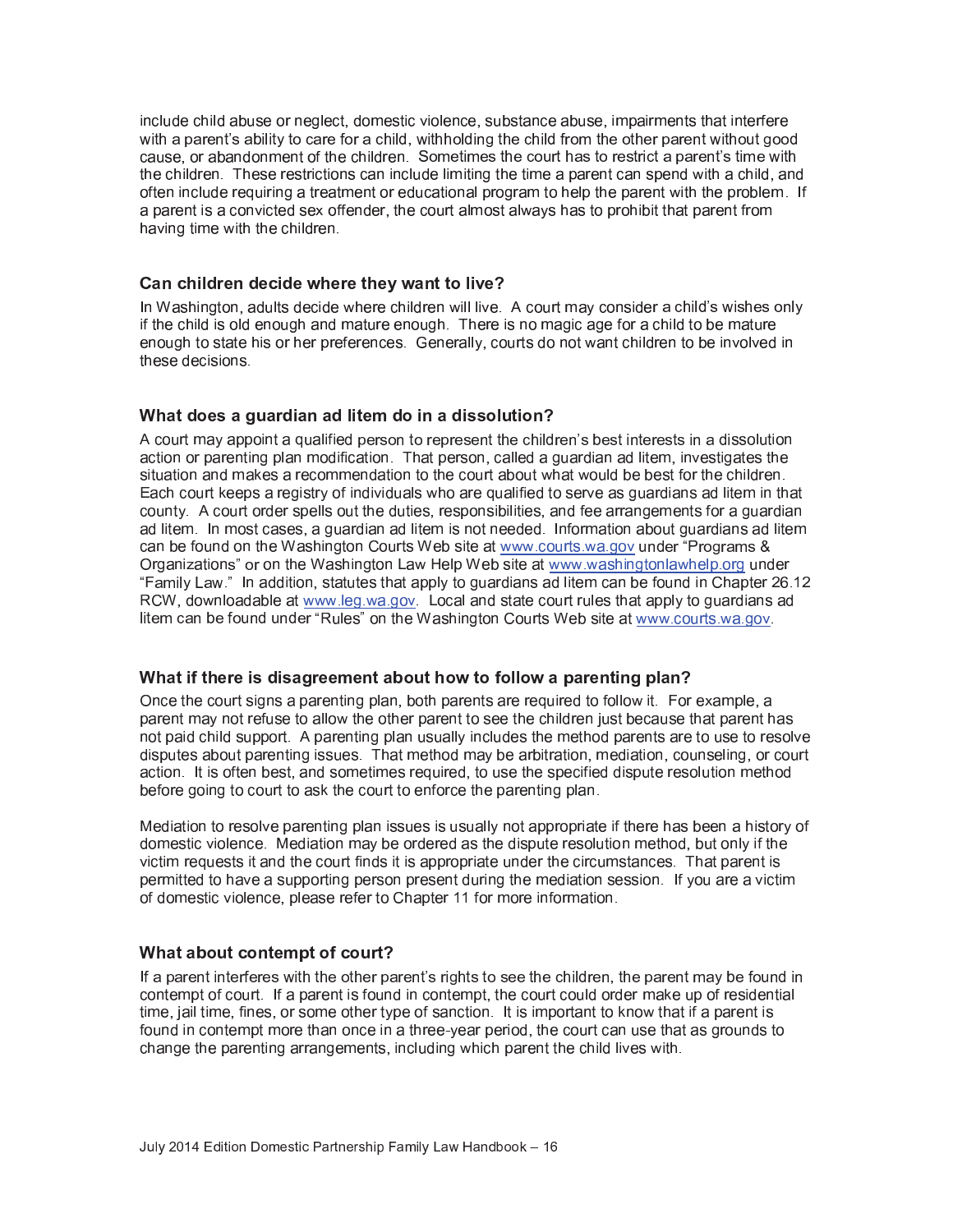#### How do parents change a parenting plan?

Sometimes one or both of the parents want to modify (change) the final parenting plan. It is often not easy to make a major change to a parenting plan, especially if both parents do not agree. An example of a major modification is changing where the children live the majority of the time (changing from one parent's home to the other). If both parents agree to the major modification and the court finds that the modification is in the best interests of the children, the court will grant the request. Without such an agreement, the court will allow a major modification only in limited instances. It is not enough that the parent wanting the change thinks that his or her life has improved so much that the children should now live with him or her. Because major modifications of parenting plans are complicated and difficult, advice from an attorney can be helpful and is often needed.

Minor changes can be made more easily, but only if the court finds it to be in the children's best interests. Parents often agree on minor changes, such as the length of vacations or when the children's time with the other parent will start or end.

#### What if one of the parents is in the military?

A law governing parenting plan modifications for parents who serve in the military took effect July 26, 2009. The law is codified at RCW 26.09.10(7).

In brief, if a parent is in the military and receives orders that may affect parenting responsibilities under the parenting plan, that parent may request that a hearing be held on the temporary change to the parenting plan that is needed to accommodate that parent's orders. If necessary, such a hearing can be held electronically at that parent's request. At the military parent's request, while that parent is away, the court may award part or all of his or her residential time with the child to another suitable adult with whom the child has a significant relationship, if doing so is in the child's best interests. No rights to visitation are created by this temporary delegation of residential time.

When the parent returns, the former parenting plan can be restored by the parent giving notice to the other parent and filing an appropriate motion and presenting an order no later than ten days after the parent returns, unless the other parent files a motion alleging immediate danger to the child. The court may not count any time the parent did not use residential time with the child because of the effect of the parent's military duties, for the purpose of determining whether the parent failed to use the residential time for a year or more. Also, the effect of a parent's military duties shall not by itself be a substantial change of circumstances that alone would be the reason for a permanent modification.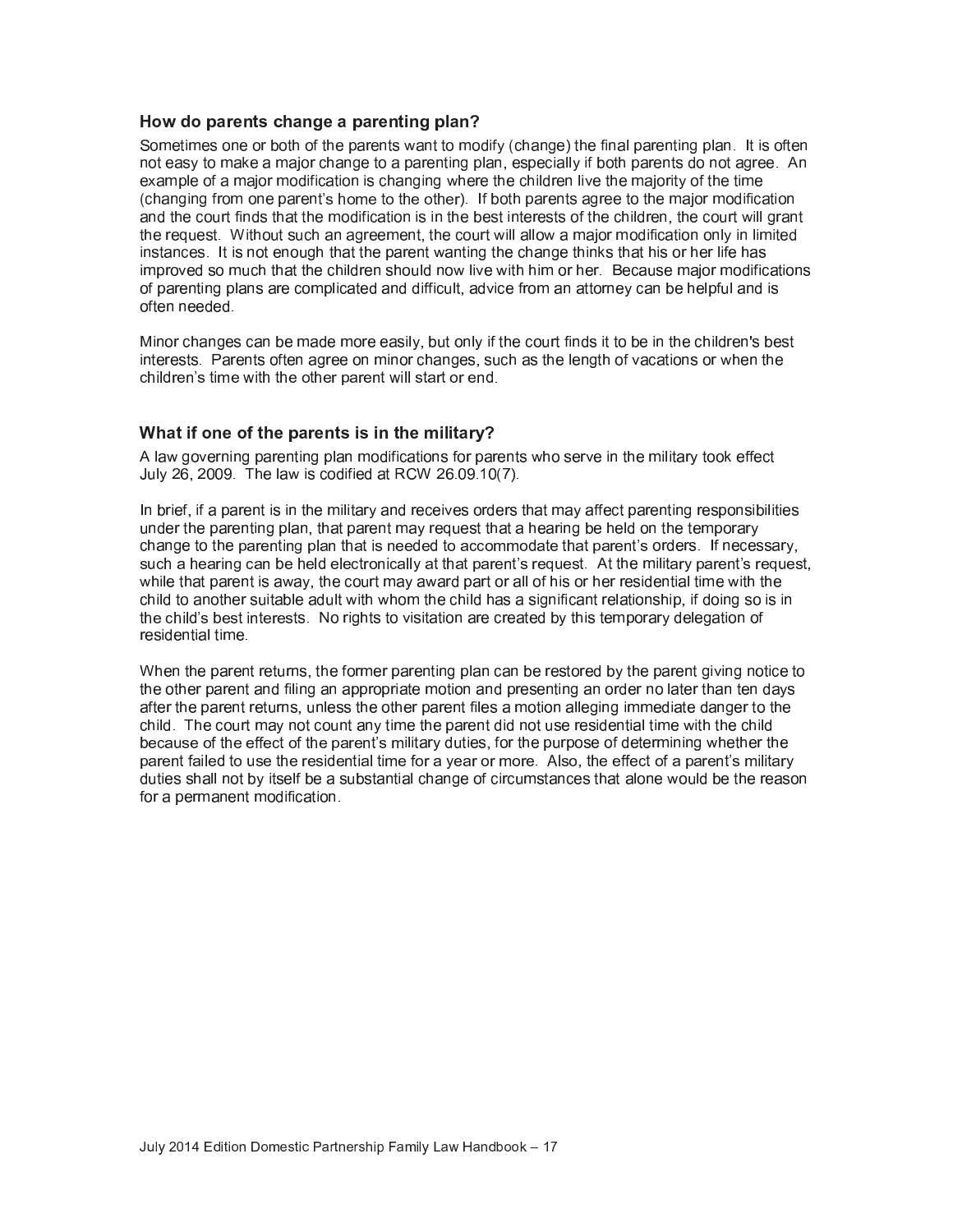## **CHAPTER 9 RELOCATION OF CHILDREN**



#### **What is the Relocation Act?**

A parent with whom the children live most of the time must follow laws, called the Relocation Act. when the parent wants to relocate children to a different residence (changing where children live). The Relocation Act is codified at RCW 26.09.405-.560 and can be found at the Legislature's Web site www.leg.wa.gov. Adults have a constitutional right to move their place of residence. Courts can, however, order adults not to move their minor children.

This law applies only to parents who are no longer together and have a court-ordered parenting plan and to others who have court-ordered residential time with a child (such as a nonparental custody decree). The Relocation Act has many requirements and is complicated. It is important to understand your rights and responsibilities under the Relocation Act. It is a good idea to get legal advice from an attorney before a parent moves with the children.

#### How can a parent move with children?

If a parent with whom a child lives the majority of the time wants to move with the children, that parent must notify the other parent. How and when notice of the move is given depends on many things, including when the move will take place, how long the parent has known about the move, whether domestic violence or other dangerous situations exist, and many other factors. If the move is outside of the children's current school district, the other parent can object to the move. There is a presumption that the move will be allowed, but the decision is made by the court based on many factors. The court will also decide what changes are needed to the parenting plan if the move is allowed.

#### How does the other parent object to the move?

If the other parent objects to a move, that parent must file an objection within 30 days of the date the notice is received. That objection is a request for a parenting plan modification. Then the court will decide whether the move will be allowed. The objecting parent can't simply ask that the move not be allowed. A relocation case is usually also a parenting plan modification if the move is to a different school district

#### What if the other parent does not object to the move?

If the other parent does not object to the relocation, and both parents agree on a new schedule for residential time, then the issue is resolved and the moving parent can relocate with the children. Either parent may present the new agreed parenting plan to the court, with an appropriate petition. If the other parent does not object to the move, but the parents disagree on a new residential time schedule, the parent can move with the children and either parent may file a court action to change the parenting plan.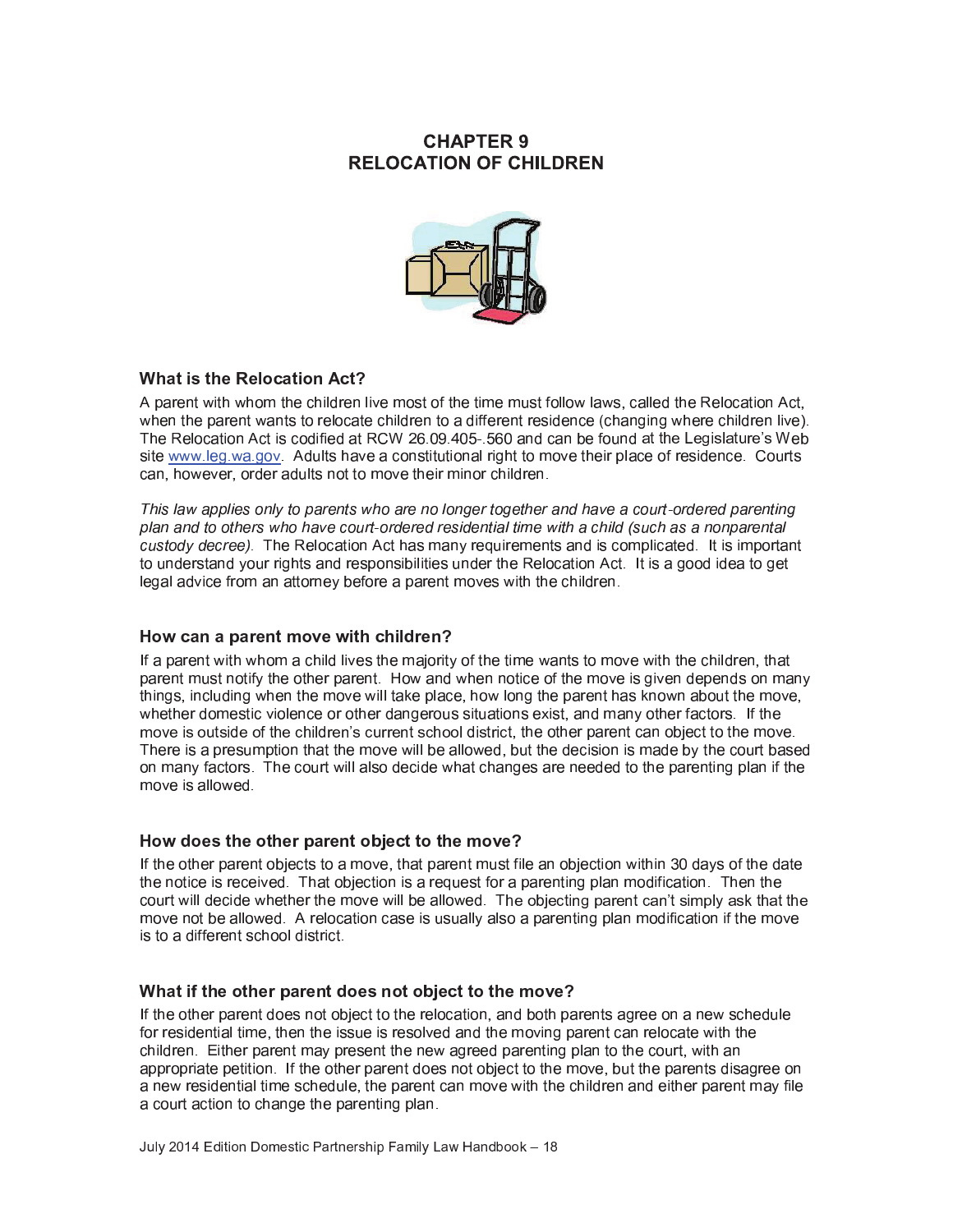#### What if the move is due to violence or threat of violence?

The Relocation Act has different requirements for notice if violence or the threat of violence is the reason for the move. The safety of the children is the main concern in these situations, but if the other parent objects, the court will decide if the move will be allowed or if it will be permanent if the move has already taken place.

#### What if a parent doesn't follow the Relocation Law?

Failure to give proper notice or failure to properly object will usually have very serious consequences. The court may order the return of the children. The other parent can lose the right to object if that parent misses the deadline for objecting. It is very important to get legal advice about relocation or objecting to relocation as soon as you learn about the situation.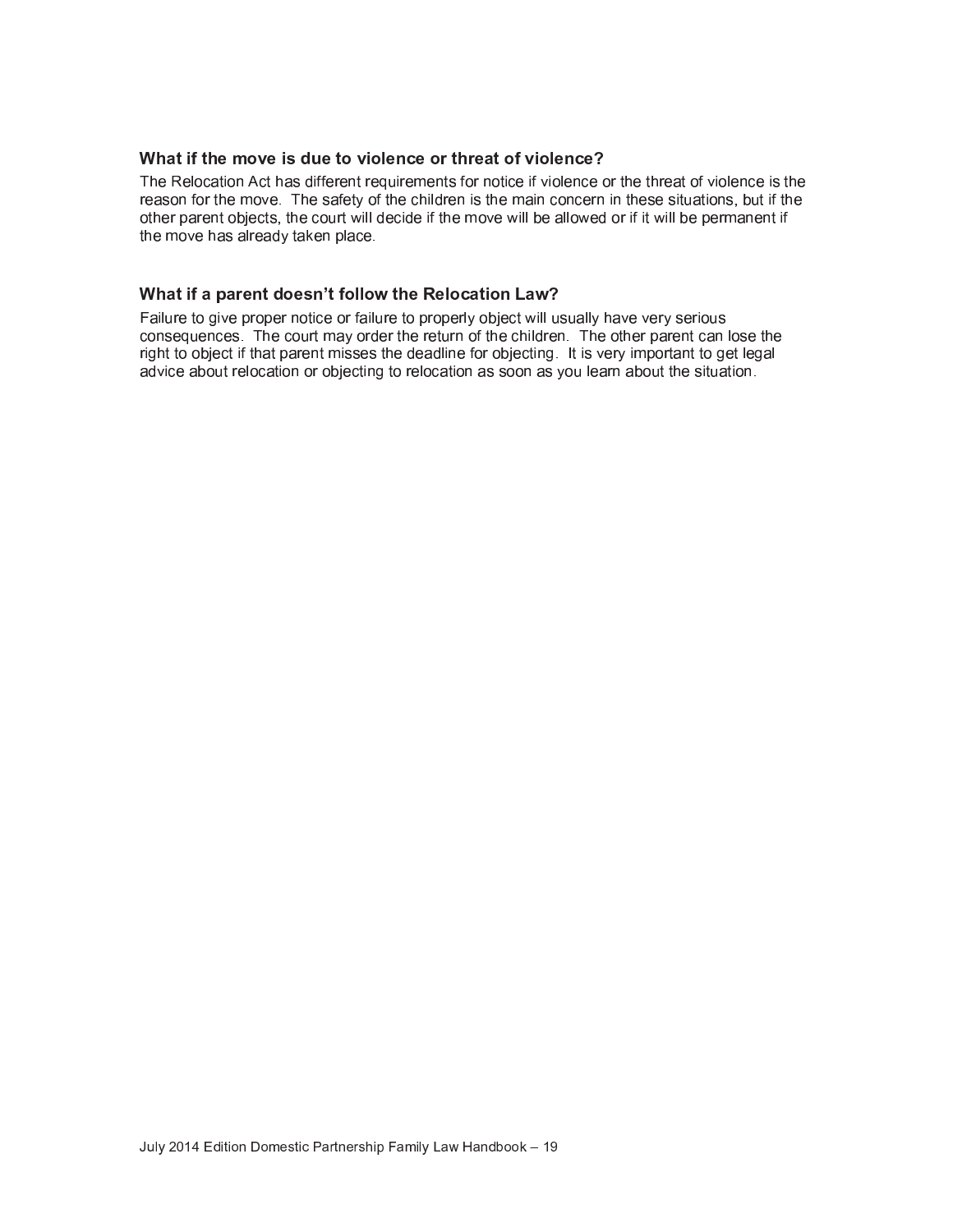#### **CHAPTER 10 CHILD SUPPORT**



#### When will a court order a parent to pay child support?

Both parents have legal duties under Washington law to financially support their children. In a domestic partnership dissolution, legal separation, or declaration of invalidity, a court must order one or both parents to pay support for their children. If the children belong to only one partner, and the other partner neither adopted the children nor established de facto parentage and presumption of parentage does not apply, then the obligation to support any children who lived in the household usually ends when the decree is signed. It is a good idea to get legal advice from an attorney about financial obligations toward children in a domestic partnership household.

#### What does a child support order do?

Payment of child support and other expenses for children is a required part of a dissolution, legal separation, or parentage action. A child support order includes which parent will pay support, who will pay other expenses such as day care and transportation, who will provide health insurance for the children, how long child support will be paid, and even arrangements for college expenses, and of course, how much will be paid.

#### Can separating parents agree not to pay child support?

If parents are involved in a legal action, such as dissolution of their domestic partnership, the court is required to set a child support amount. Child support is meant to provide for the needs of children, so parents are not allowed to opt out of paying child support, even if they both agree.

#### How does a court determine the child support amount?

In Washington, courts use the Washington State Child Support Schedule. The Schedule takes into account each parent's income, the age of the children, and other expenses such as childcare expenses. The Schedule must be used in every county, in both judicial and administrative proceedings, and in all kinds of proceedings where child support is determined, adjusted, or modified.

The basic child support obligation is based on the combined family income after taxes, ages of the children, and the number of children in the family. The actual amount of support required is also based on the special circumstances of each family. In limited situations (such as low income), the amount of child support can be different from the Child Support Schedule, but only with court approval.

#### Can child support amounts be changed later?

Washington law allows child support amounts to be changed after a set period of time for a variety of reasons, including change in a child's age, changes in income, and changes in the needs of the children.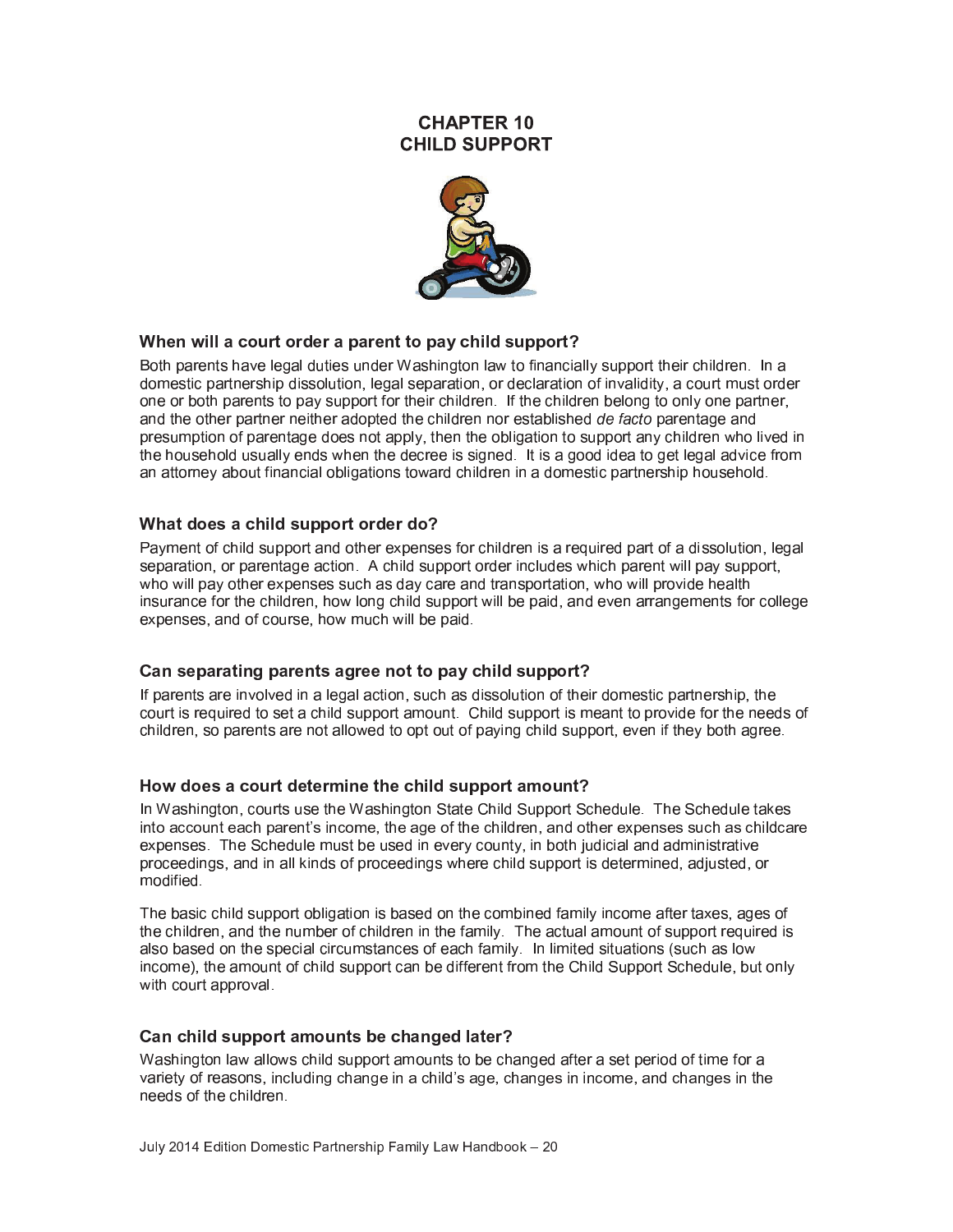#### When does child support end?

Child support usually ends when a child turns 18 or graduates from high school, whichever happens later. Sometimes support can be ordered past that time if the child has disabilities. Support for college or vocational education expenses can be ordered.

#### How does a parent enforce a child support order?

There are different ways to enforce a child support order. A parent who is not receiving courtordered child support can file a contempt motion in court. The Washington State Division of Child Support can help a parent with child support enforcement, including wage assignment (garnishment) and revoking driver and other licenses.

#### Where can more information about child support be found?

For more information about child support, see the Washington State Division of Child Support Child Support Resource Center at http://www1.dshs.wa.gov/dcs/ or call your local child support office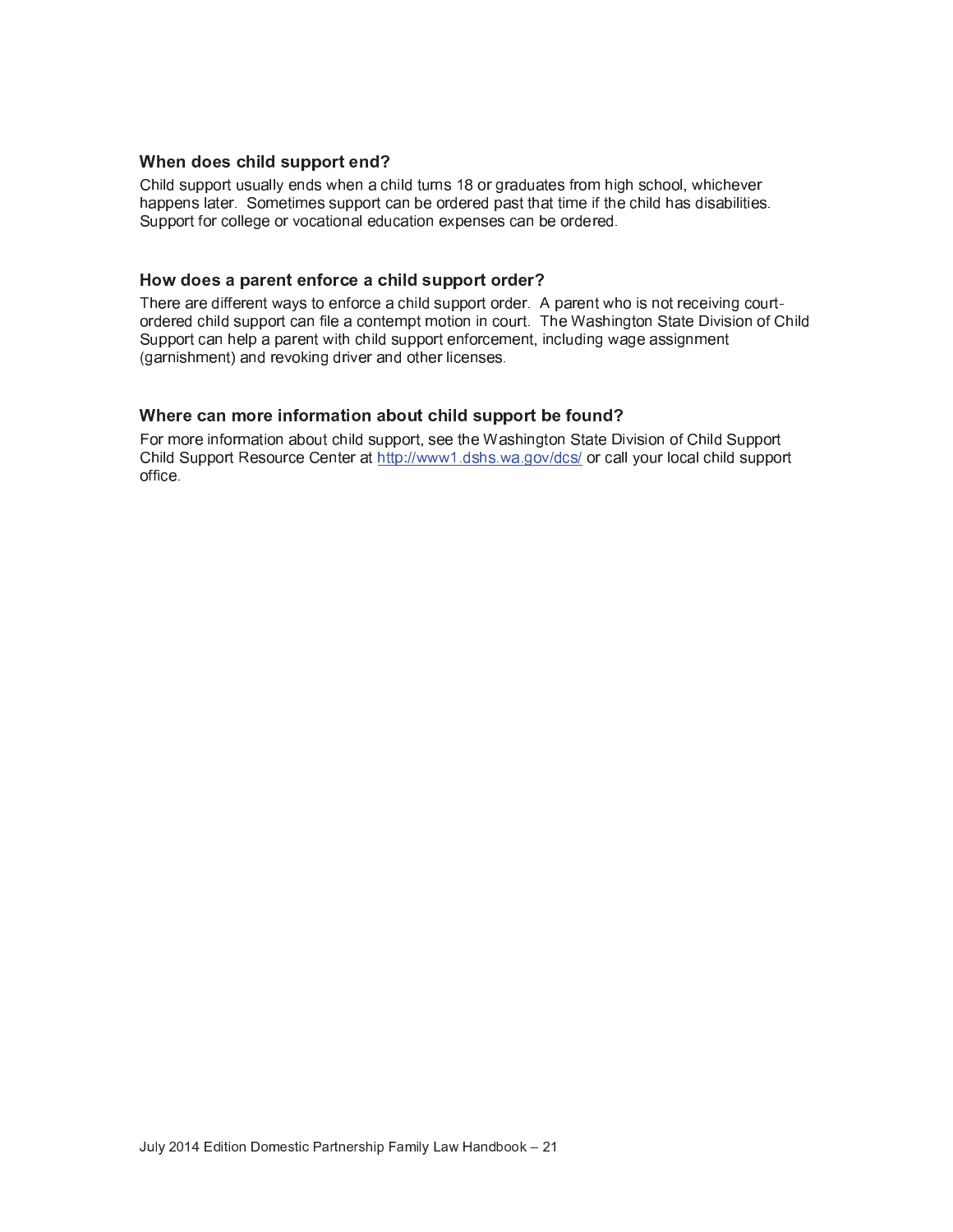#### **CHAPTER 11 DOMESTIC VIOLENCE**



#### What is domestic violence?

Domestic violence is a pattern of physical and/or emotional abuse used to control another person with whom the abusive person has an intimate or family relationship. Domestic violence is serious, and help is available for both victims and those who abuse.

#### Is domestic violence a crime?

Many forms of domestic violence are against the law in Washington. Domestic violence can be charged as a felony or misdemeanor assault, punishable by confinement in jail or imprisonment.

#### How can I protect myself and/or my children from domestic violence?

Both the criminal legal system and the civil legal system can help you protect yourself and your children from domestic violence with court orders. Household pets may be included in a domestic violence protection order. If you are a victim of domestic violence, you can also seek help from your local domestic violence shelter Shelters provide services such as safety planning, temporary shelter, legal advocacy, and counseling. To find the program nearest you, call the Statewide Domestic Violence Hotline at 800-562-6025

A person who has domestic violence in their relationship may need special protections when requesting any mediation of contested issues in a family law proceeding. It may be appropriate to opt out of mediation and exclusively use the court to resolve all issues in dispute. If the victim wants to participate in mediation, the court must find it is appropriate, and the victim may have a supporting person attend the mediation sessions with him or her.

#### How can I get help if I am or might be an abuser?

A list of certified treatment agencies for domestic violence abusers is available on the Department of Social and Health Services (DSHS) Web site at http://www1.dshs.wa.gov/. Use the A-Z index to find "domestic violence services."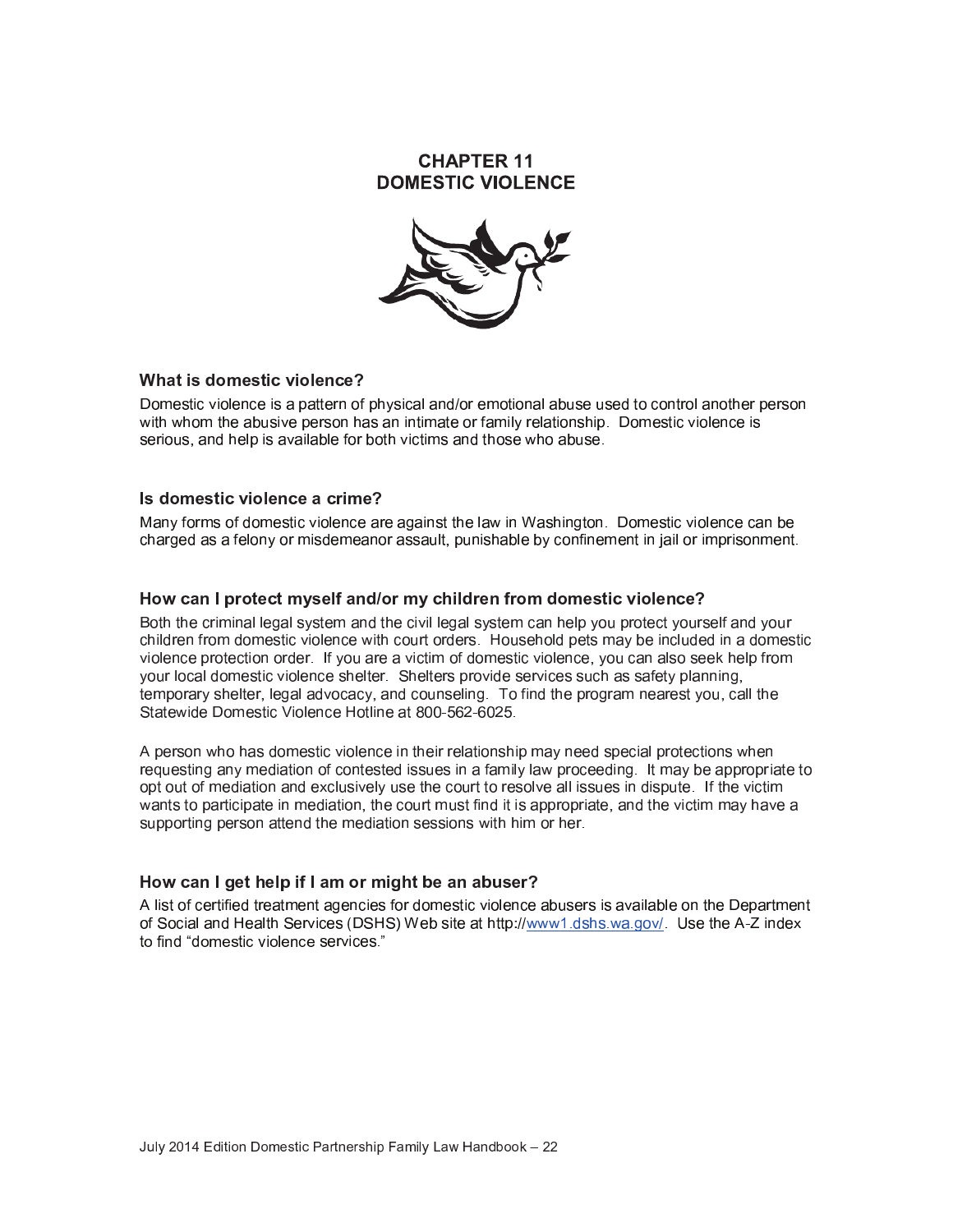## **CHAPTER 12 CHILD ABUSE AND NEGLECT**



## When will the state step in to protect children from harm?

Generally, the government does not interfere in family matters, but there are laws that allow the government to step in to protect a child from harm within the family. Sometimes this will result in a legal action called a "dependency." A dependency proceeding is usually, but not always, started by the state after an investigation by a Child Protective Services social worker. The goals of such legal actions are safety of children and reunification and preservation of families.

#### **What is Child Protective Services?**

Child Protective Services (CPS) is a division of the Washington State Department of Social and Health Services (DSHS). CPS investigates allegations of abuse and neglect, assigns social workers to help parents overcome problems that are harmful to their children, and participates in certain legal actions regarding children and youth. If a child has been removed from the home and found to be dependent, Child Welfare Services workers become involved to provide services to the family and the child. These services provide for the child's safety and are designed to achieve a permanent plan for the child, including reunification with the parents when appropriate.

#### Are there different procedures for youth?

While older youth can be the subject of a dependency proceeding, there are two other types of proceedings that can be used. They are "Child in Need of Services" and "At Risk Youth" proceedings. The court, the child, the family, and sometimes DSHS work together to help families and youth resolve their problems, with services and court orders. You can get more information about these kinds of proceedings from your local juvenile court.

#### What about criminal penalties?

In addition to the civil legal actions explained above, after a police investigation, the state may also file criminal charges against parents for assault or criminal mistreatment of their children. A parent convicted of a crime against a child can face imprisonment, jail, and/or fines, depending on the nature of the crime. It is also criminal to make a false report of alleged abuse or neglect. Such false reports are misdemeanors, punishable by imprisonment in the county jail, or by fines, or both.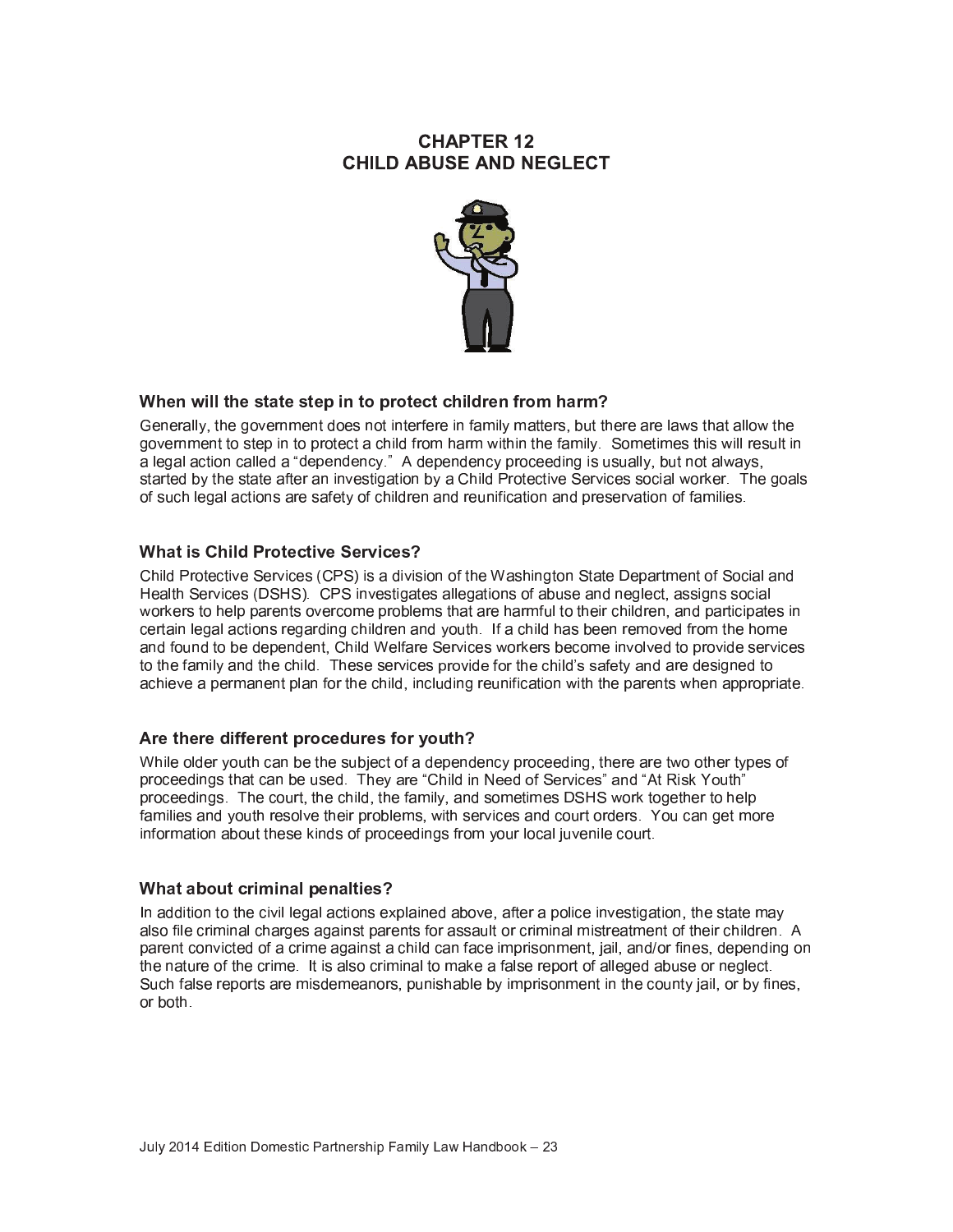## **CHAPTER 13 COMMUNITY RESOURCES**



#### - <sup>ý</sup> <sup>ü</sup> <sup>û</sup> <sup>ü</sup> <sup>ú</sup> <sup>ÿ</sup> <sup>û</sup> <sup>ü</sup> - <sup>ü</sup> <sup>þ</sup>

The health department (sometimes called health district) that serves your community may offer clinics, classes, and other services for you and your children. Some health departments host online bulletin boards on topics such as child care, parenting strategies, and dealing with stress. £ ¤ <sup>½</sup> ® ¯ ® ° <sup>â</sup> ° ¿ ¯ <sup>º</sup> ® <sup>¾</sup> ° <sup>½</sup> ® ¸ ´ <sup>k</sup> ° ¯ · ® <sup>À</sup> <sup>±</sup> <sup>²</sup> <sup>Õ</sup> § § § ¡ ¡ ¡ § ¦ <sup>å</sup> ¡ ¡ ¨ ¤ ¢ ¢ ¢ ¦ ¦ ¢ ¦ ¤ <sup>æ</sup> ¯ <sup>½</sup> <sup>¹</sup> ¶ · <sup>µ</sup> ¶ ¸ <sup>½</sup> <sup>Ï</sup> <sup>W</sup> ¸ ¶ ¯ · k ° ¯ · ® <sup>À</sup> <sup>â</sup> ° ¿ ¯ <sup>º</sup> ® <sup>¾</sup> ° <sup>½</sup> ® <sup>²</sup> <sup>Ð</sup> <sup>¼</sup> <sup>½</sup> <sup>¹</sup> ° <sup>º</sup> ¯ <sup>º</sup> ® <sup>½</sup> ° <sup>º</sup> <sup>²</sup> <sup>è</sup> § ¡ § § telephone directory.

#### \_ \_ \_ \_

The Department of Social and Health Services offers an array of services, such as substance abuse treatment, child support enforcement, medical assistance, housing costs, child care financing, and many others. For assistance, go to www1.dshs.wa.gov or call your local DSHS Community Services Office.

#### Support Groups

 § ¡ ¡ ¤ § ¢ ¨ § ¤ with dissolution or separation, alcohol or drug addiction, families in crisis, health issues, and many others. A list of local, state, and national resources for families can be found at http://parenting.wsu.edu/resources/ Your doctor, counselor, or health department may also be a good resource for finding an appropriate support group. Schools sometimes offer peer ¶ ¸ <sup>¼</sup> <sup>½</sup> <sup>²</sup> ° · <sup>µ</sup> <sup>½</sup> <sup>Â</sup> ¸ <sup>º</sup> <sup>²</sup> <sup>¼</sup> ¿ ¿ ¸ <sup>º</sup> ® <sup>Â</sup> <sup>º</sup> ¸ <sup>¼</sup> ¿ <sup>²</sup> <sup>²</sup> <sup>¼</sup> ¶ <sup>À</sup> ¯ <sup>²</sup> <sup>Ï</sup> <sup>l</sup> ¯ <sup>½</sup> ¯ <sup>½</sup> ¯ ¿ · <sup>µ</sup> ® <sup>²</sup> <sup>Ð</sup> ´ ¸ <sup>º</sup> ¶ <sup>À</sup> <sup>µ</sup> · <sup>¹</sup> <sup>º</sup> ° <sup>½</sup> ¸ ´ <sup>²</sup> ° ¿ ¯ <sup>º</sup> ¯ ® <sup>µ</sup> <sup>½</sup> <sup>Â</sup> ¿ ¯ <sup>º</sup> ° <sup>½</sup> ® <sup>²</sup> <sup>Ñ</sup> religious organizations sponsor support groups or ministries that address issues faced by separating families